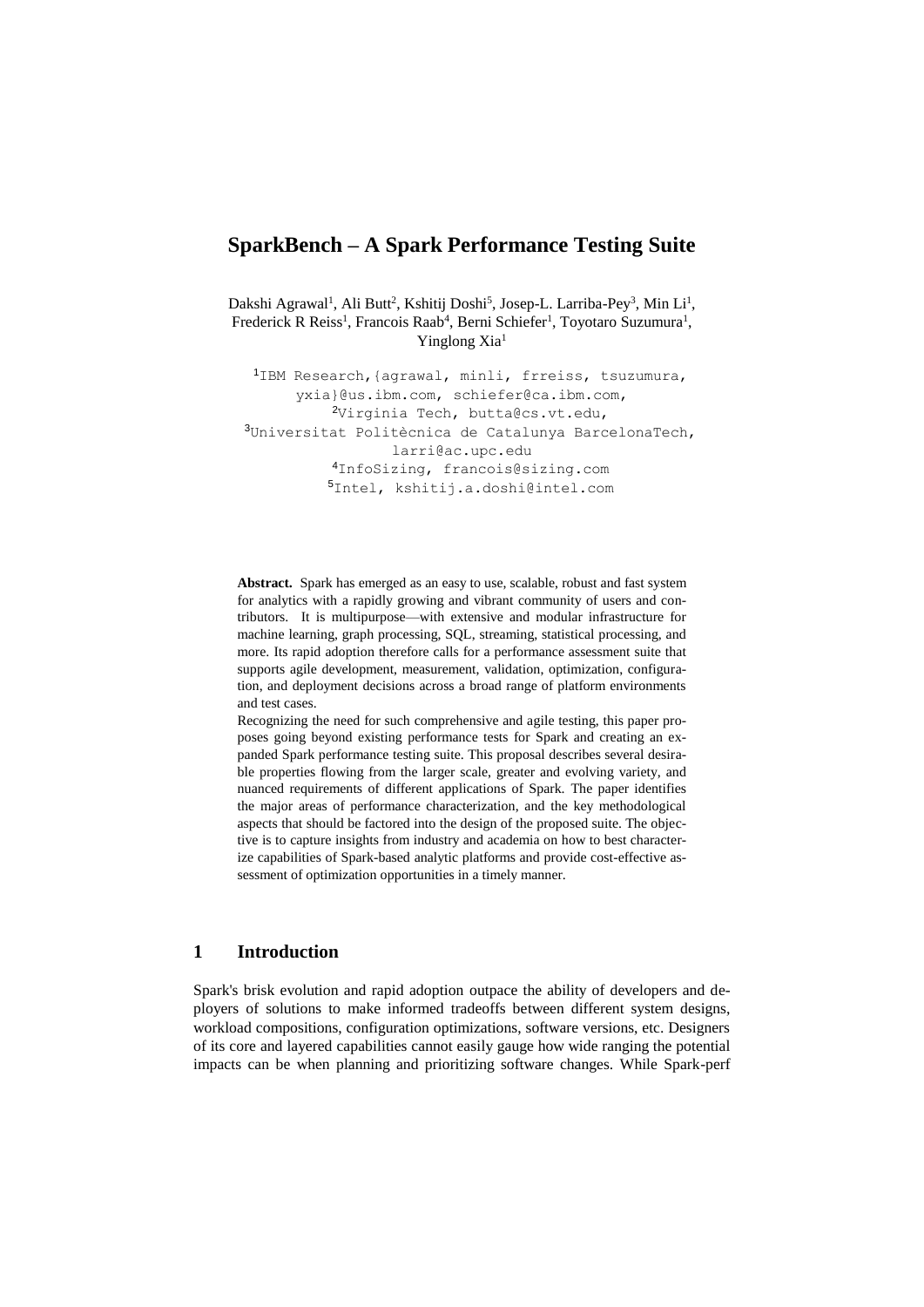[\[18\]](#page-18-0) can be used to calibrate certain categories of operations, a Spark-specific, comprehensive and extensible performance evaluation alternative is essential for ferreting out inefficiencies and anomalies. This proposal is intended to be a starting point for a community driven development of such a testing suite. With this proposal we plan to open discussion and solicit feedback and participation from the community at the very beginning of designing such a performance testing suite.

# **1.1 Objective**

The objective is to develop a far-reaching performance testing suite that enables performance comparisons between different levels of Spark offerings, including Spark libraries and Spark core. The suite is intended to facilitate evaluation of technologies and be relevant to Spark adopters and solutions creators. We anticipate that the implementation and execution of this suite will benefit from efforts of many groups of professionals – Spark operators, workload developers, Spark core developers, and vendors of Spark solutions and support services.

The following sections present the use cases, the fundamental requirements of the performance testing suite, the design of data models and data generators, the chosen workloads covering the Spark ecosystem, the execution and auditing rules, and the performance metrics. Finally, we conclude the proposal and indicate some areas for future work.

## **1.2 Related Work**

Benchmarks and performance testing suites serve many different communities. They are valuable tools for software engineering teams to assess the performance impact of design trade-offs, to refine choices in system architectures, to inform implementation choices and to identify performance bottlenecks. They can be used by researchers to evaluate new concepts and algorithms. They are excellent vehicles for assessing the performance impact of new hardware or different hardware topologies. They can be used by users and system integrators to gain a deeper understanding of the capabilities offered by competing technologies. No one performance test can ever perfectly serve the needs of all constituencies, but the TPC and SPEC benchmarks, as well as open source benchmarks like DOTS[\[15\]](#page-18-1) have proven track records in providing value to a broad spectrum of constituencies.

Overall, the focus of benchmarks and testing suites can span a spectrum from lowlevel (e.g. SPEC CPU2006 [\[9\]](#page-18-2)) to high-level (e.g. TPC-E [\[8\]](#page-18-3), SAP SD, LDBC SNB [\[13\]](#page-18-4)) functions. In the big data application domain, existing performance testing suites and benchmarks can be grouped into three categories: component-level testing, technology-specific solutions and technology-agnostic solutions.

Component-level tests (sometimes called micro-benchmarks) focus on stressing key system primitives or specifically targeted components using a highly synthetic workload. Examples of big data component-level testing include the suite of Sort Benchmarks [\[22\]](#page-18-5), YCSB [\[30\]](#page-18-6) and AMP Lab Big Data [\[27\]](#page-18-7).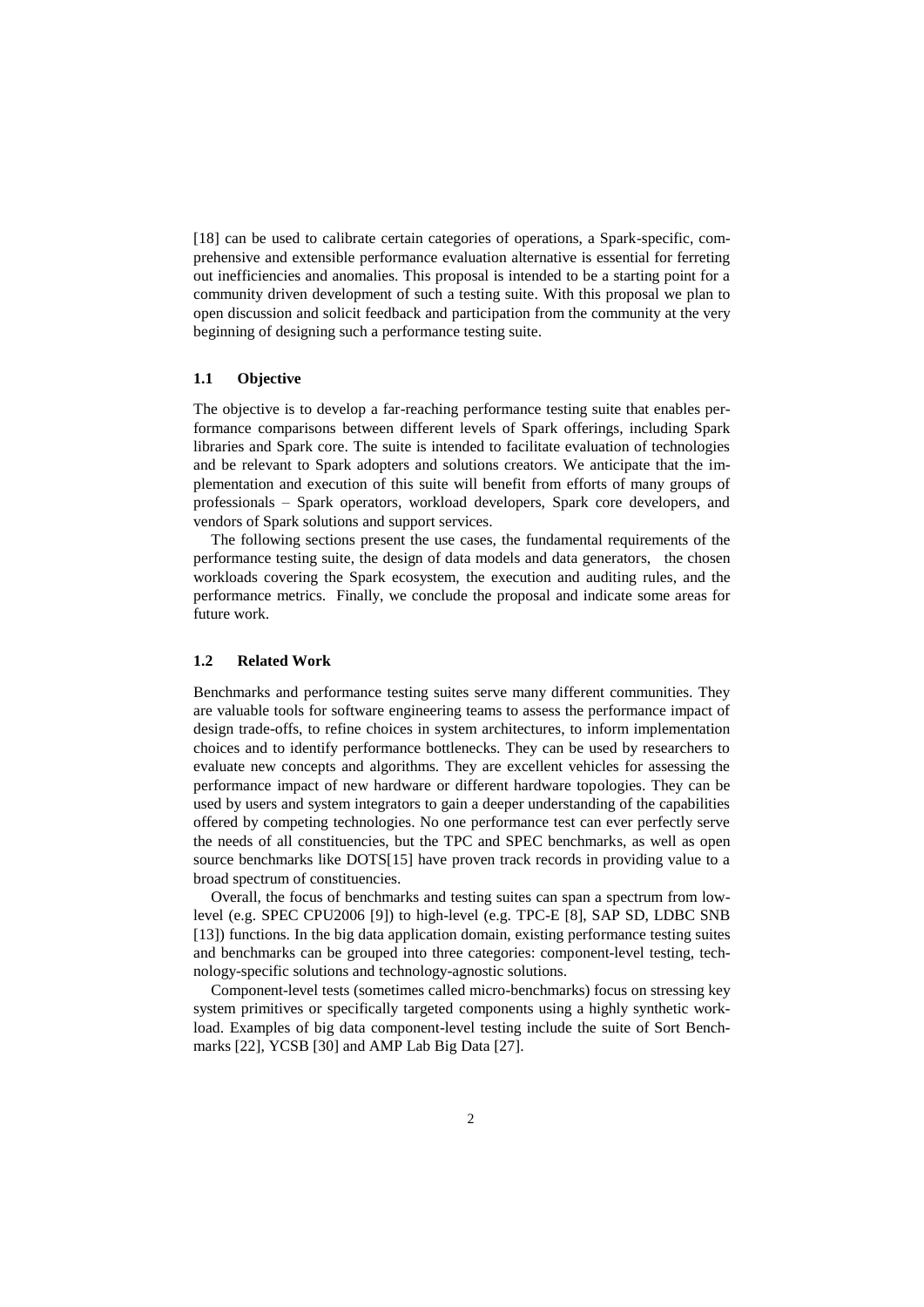Technology-specific solutions involve a set of representative applications in the targeted domains and generally mandate the use of a specific technology to implement the solution. The goal is to test the efficiency of a selected technology in the context of a realistic operational scenario. Examples of technology-specific solutions testing for big data are MRBench [\[37\]](#page-19-0), PigMix [\[36\]](#page-19-1), HiBench [\[23,](#page-18-8) [24\]](#page-18-9) and SparkBench [\[31\]](#page-18-10).

Technology-agnostic solutions aim at creating a level playing field for any number of technologies to compete in providing the most efficient implementation of a realistic application scenario within the targeted application domain. No assumption is made about which technology choice will best satisfy the real world demands at a solution level. Benchmarks such as BigDataBench [\[26\]](#page-18-11), BigBench [\[29\]](#page-18-12) and TPC-DS [\[8\]](#page-18-3) fall into this category.

The Spark performance testing suite introduced in this paper is designed to fall into the category of technology-specific solutions. It aims at providing a Spark specific, comprehensive and representative set of workloads spanning the broad range of application types successfully implemented within the Spark ecosystem. While other benchmarks such as BigBench [\[29\]](#page-18-12), BigDataBench [\[26\]](#page-18-11) and HiBench [\[23\]](#page-18-8) each cover a small number of Spark-enabled workloads, they are far from including a comprehensive coverage of the full set of application types supported under Spark. SparkBench [\[31\]](#page-18-10) and Spark-perf [\[18\]](#page-18-0) provide good initial starting points, yet they fall short of covering the full Spark picture. In particular Spark-perf is a performance testing suite developed by DataBricks to test the performance of MLlib, with extensions to streaming, SQL, data frame and Spark core currently under development. In contrast the Spark performance testing suite proposed in this paper incorporates a broader set of application types including text analytics, Spark R and ETL, with realistic and scalable data generators to enable testing them in a more real-world environment.

# **2 Targeted Dimensions**

A distinctive aspect of the Spark performance testing suite proposed here is that it will simultaneously target the following three dimensions of performance analysis within the Spark ecosystem.

- **Quantitative Spark Core Engine Evaluation,** by enabling comparative analysis of core Spark system ingredients, such as caching policy, memory management optimization, and scheduling policy optimization, between baseline (standard) Spark release and modified/enhanced variations. It anticipates in-depth performance studies from multiple perspectives, including scalability, workload characterization, parameter configurations and their impacts, and fault tolerance of Spark systems.
- **Quantitative Spark Library Evaluation,** by allowing quantitative comparison of different library offerings built on top of the Spark core engine. These include the categories of SQL, streaming, machine learning, graph computation, statistical analysis, and text analytics. We envision interest in comparisons among different levels/versions of Spark libraries, as well as alternative libraries from vendors.
- **Quantitative Staging Infrastructure Evaluation,** by providing insight toward analysis relative to a fixed software stack, two examples of which are (a) compari-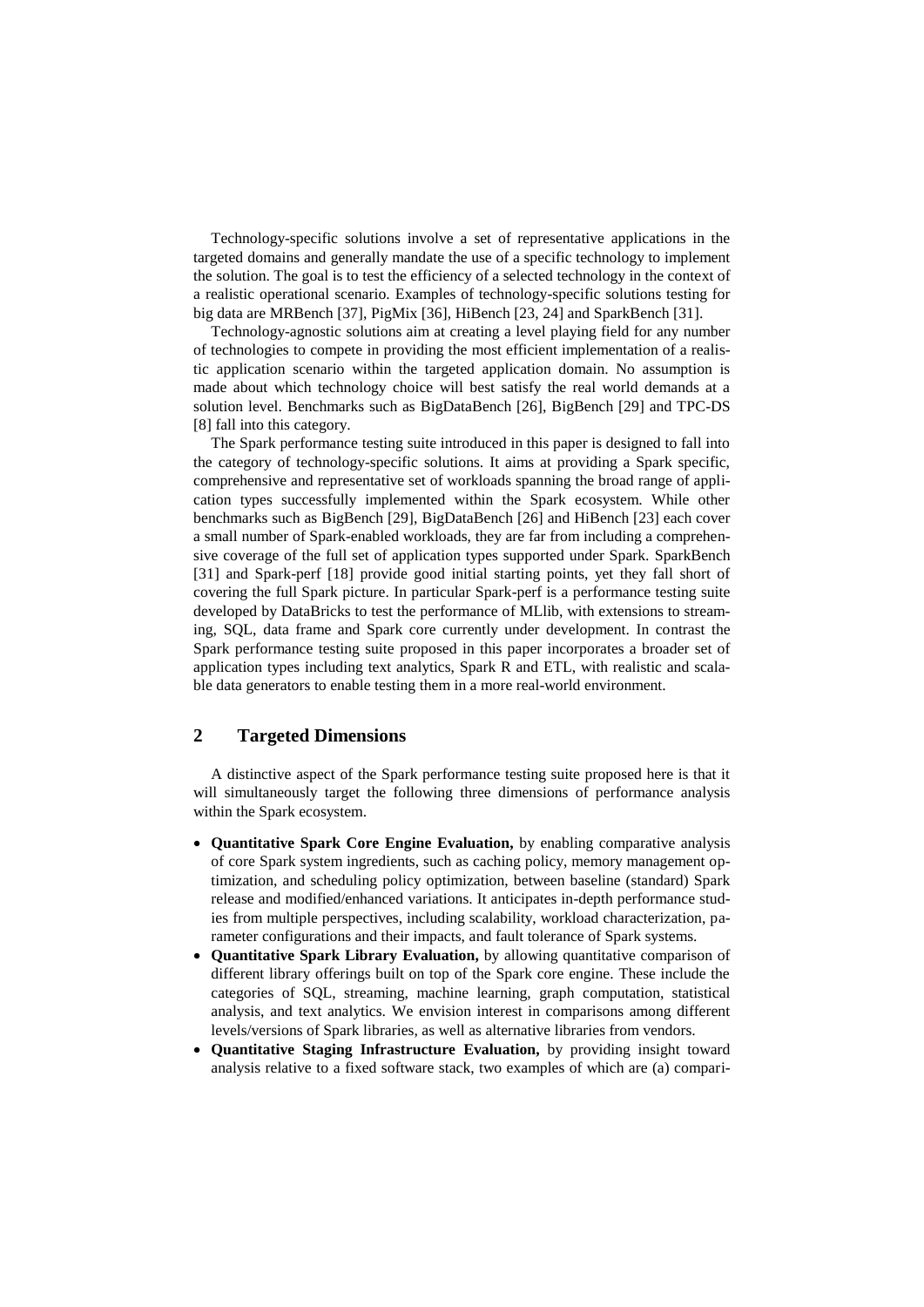son across different runtimes and hardware cluster setups in private datacenters or public clouds, and with use of Spark data services, (b) gaining of configuration and tuning insights for cluster sizing and resource provisioning, and accelerated identification of resource contentions and bottlenecks.

In summary, the Spark performance testing suite is intended to serve the needs and interests of many different parties, and aims to cover the technology evaluation of the Spark ecosystem by exercising its key components comprehensively.

# **3 Requirements**

Measurement is the key to improvement, in computing as in many other spheres. The Transaction Processing Performance Council [8] and the SPEC [\[9\]](#page-18-2) are among the most prominent performance benchmarking organizations. Supplementing them are efforts like LDBC, for more specific yet significant areas like graph and RDF technologies benchmarking [\[35\]](#page-19-2). Application level benchmarks from vendors like SAP [\[16\]](#page-18-13) and Infor Baan [\[17\]](#page-18-14) play a key role in influencing solution choice, workload balancing and configuration tuning. Open source communities have created a rich variety of performance test suites, DOTS [\[15\]](#page-18-1) being just one example. From these and other efforts we recognize an established set of core attributes that any new performance testing suite should possess.

From Huppler [\[4\]](#page-17-0) we have the following attributes

- ─ Relevant
- ─ Repeatable
- ─ Understandable
- $-$  Fair
- ─ Verifiable
- ─ Economical

In the context of a 21st century Spark performance testing suite we can further refine these timeless attributes as follows:

- **Simple, easy-to-use and automated**: The suite needs to be simple to understand, deploy, execute, and analyze in an automated fashion, requiring only modest configuration. Considering the rapidly evolving nature of Spark ecosystem, automation is essential.
- **Comprehensive**: The performance testing suite should be comprehensive and representative of the diversity of applications supported by Spark. Different Spark operations can put pressure on different resources, in different ratios. Since a benchmark suite cannot capture all such operations, it is important that the chosen representatives reflect both the diversity of Spark uses at the application level and the variant stresses put on the computing resources at the systems level. For example, the suite should include workloads that have high resource demands for specific system resources to test extreme cases for a provisioned system as these workloads will be one of several uses of Spark.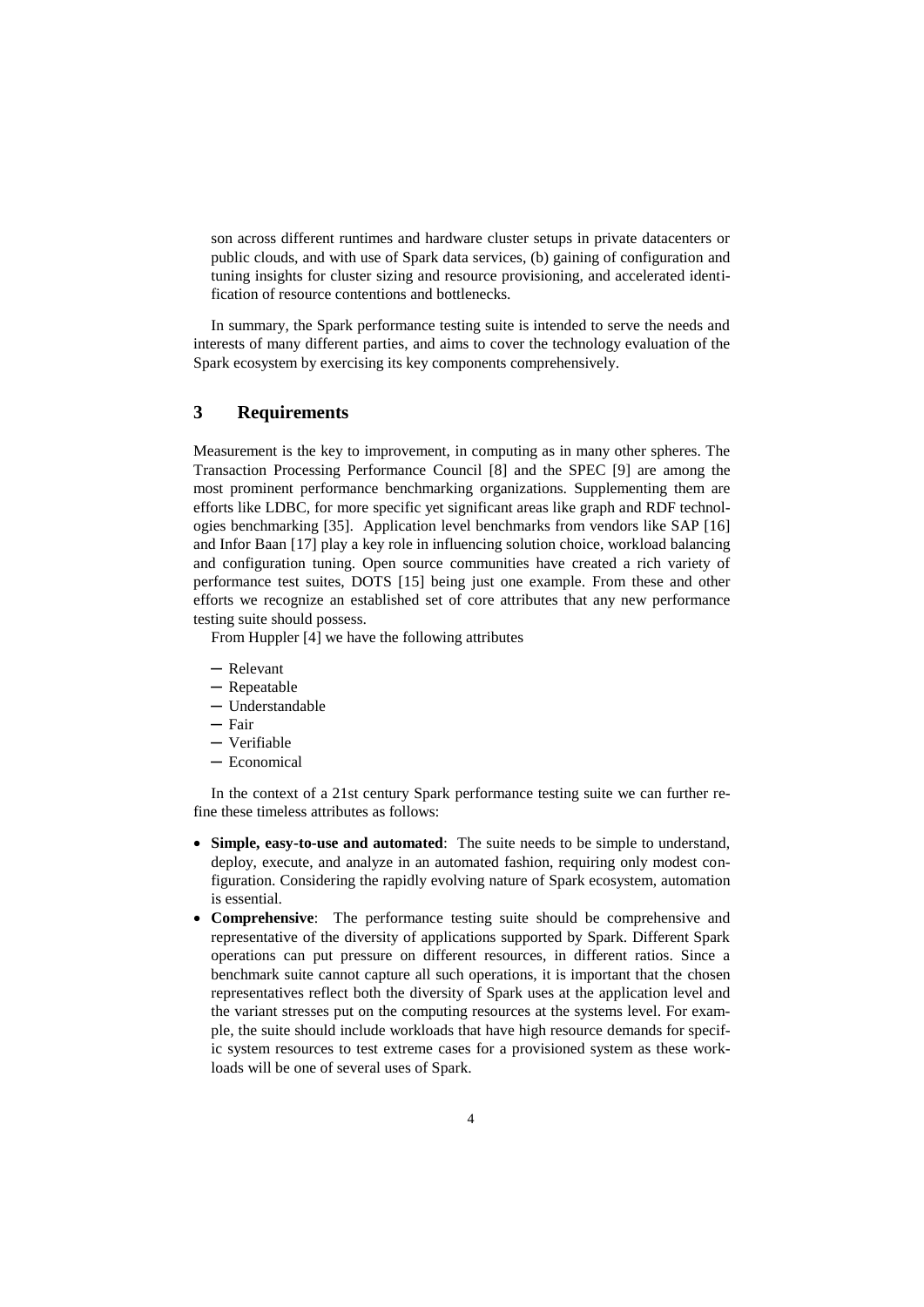- **Bottleneck oriented**: Frequently a role of performance testing is to spur technology advancement. The concept of bottleneck (or choke point) analysis appears with the LDBC benchmark effort and is a good means to shape workloads, and thereby provide impetus for innovation by drawing attention to tough, but solvable, challenges.
- **Extensible**: Due to the rapid evolution of Spark, the Spark performance testing suite needs to be able to evolve, which includes allowing users to easily add new or extend/expand existing capabilities. A successful Spark benchmark will successfully address the many parts of the Spark taxonomy and be flexible to extend to new capabilities that the community may develop. This is illustrated in [Figure 1](#page-4-0) Spark [Taxonomy,](#page-4-0) derived from Databricks [\[1\]](#page-17-1), starting with the Spark Core Engine as a base with several workload-focused extensions on top.
- **Portable**: The benchmark suite should run on a broad range of open systems and be designed to be readily portable to other operating systems if required.
- **Scalable:** To allow scaling of tests to large distributed or cloud environments, the suite should facilitate generation of data that is sufficiently voluminous and varied that it exercises systems under test in statistically significant ways. The rate at which new data needs to be generated also needs to create meaningful stresses.



<span id="page-4-0"></span>**Figure 1 Spark Taxonomy (https://databricks.com/Spark/about)**

# **4 Data Model**

Ideally we will want to develop a unified data model that allows integrating the multiple varieties of data, (relational tables, resilient distributed datasets, semistructured data, graphs, arrays, and unstructured data such as text) that arise in Spark usages. A possible approach could be to start with an existing, largely traditional, relational data model and then extend it to the emerging domains. This has been popularized by the BigBench benchmark [\[10\]](#page-18-15) which started with TPC-DS [\[8\]](#page-18-3) and extended its data model to the SQL/MR and Mahout machine learning areas. An interesting possibility is to build on top of the LDBC Social Network Benchmark (SNB) [\[13\]](#page-18-4)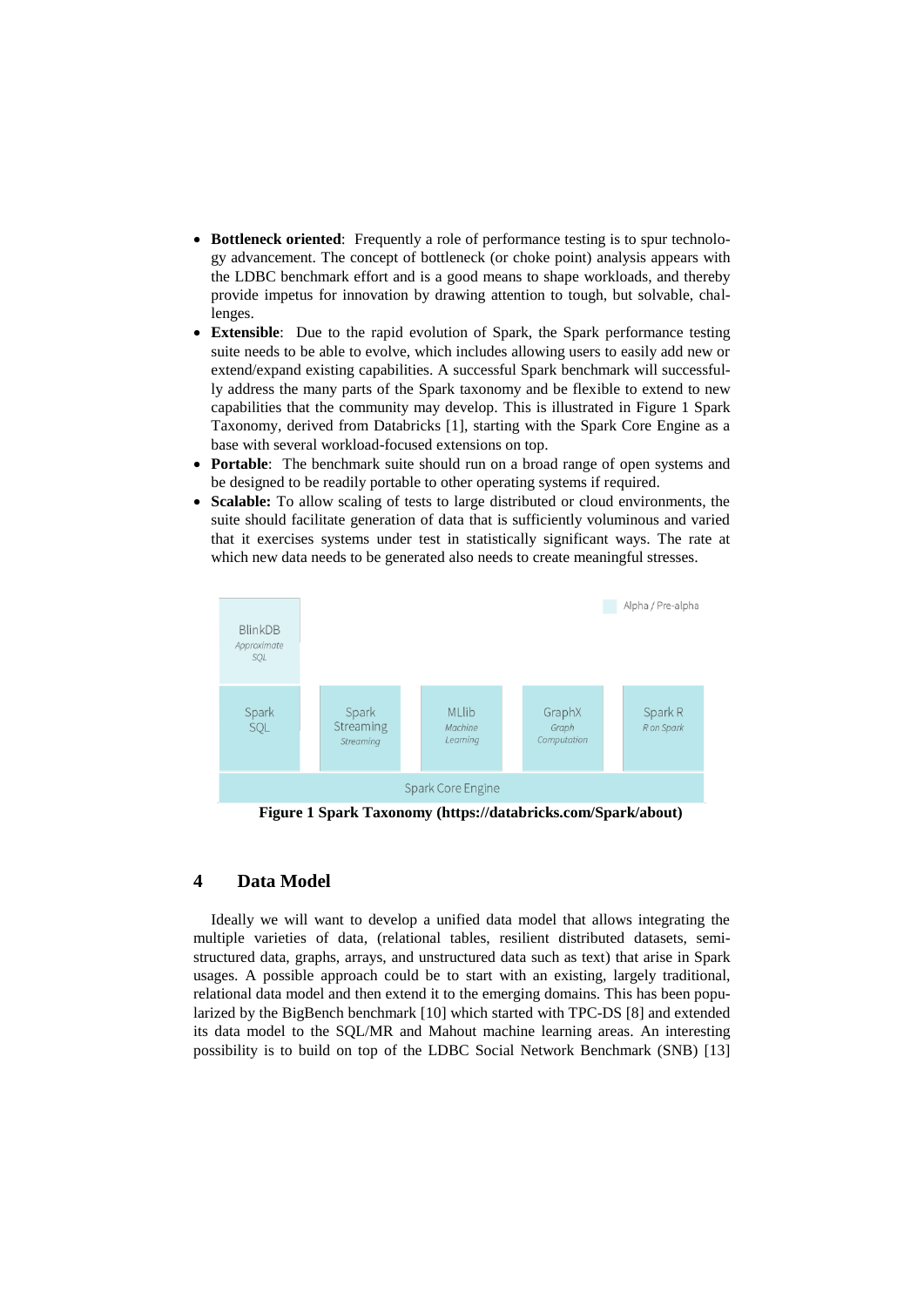which already covers a number of the Spark ecosystem domains, and to extend it further.

We believe it would be effective to use this extension approach for the Spark performance testing suite. As the design and overall implementation of the Spark performance testing suite is refined, the choice between TPC-DS, SNB or some other option can be made. Since any kind of relational model would support SQL, the data model for that domain is quite straightforward. Streaming can use the relational tables both as sources and as targets. Work to recast the Mahout-based machine learning with Spark MLlib [\[2\]](#page-17-2) is already underway. For graph computation, understanding the link between the Social Network Benchmark of LDBC and how it could contribute to the testing suite will be a challenge [\[33\]](#page-19-3). Finally, defining a data model across various specialized Spark features and spanning text analytics, and SparkR for a unified performance testing suite appears feasible in principle, but more investigation is needed.

# **5 Data Generator**

Scalable, efficient, and realistic data generation plays a crucial role in the success of a data intensive testing suite. The built-in scalable data generator of TPC-H made it very compelling, as recounted in a retrospective of TPC-H [\[5\]](#page-17-3). TPC-DS further refined this notion and added non-uniform distributions and correlation. Multiple research efforts (e.g., Myriad [\[11\]](#page-18-16) from TU Berlin, Parallel Data Generation Framework (PDGF) from Bankmark [\[12\]](#page-18-17), and DATAGEN from the LDBC Social Network Benchmark [\[13\]](#page-18-4)) are addressing these well appreciated needs for scalability and for reflecting realworld characteristics into synthetic data generation. We recognize similarly that while it may require significant development effort, rapid generation of representative data for use in large scale clusters will be critical in the adoption of the proposed Spark performance testing suite. We expect that the definition, design and validation of a powerful data generator is a key work item as we proceed with the implementation of this Spark performance testing suite.

## **5.1 Properties of Data Generator**

A data generator must have multiple key attributes in order to be successful; in particular, it will need to be:

- Open source and transparent: to allow users to view and modify the code to enhance it or alter its behavior
- Scalable: to allow users to use it in a variety of environments, from small single node servers with only a few GB of data to the largest clusters with hundreds or even thousands of nodes and Petabytes of data.
- Parallel and distributed: as practical generation of petabytes of data will require many multi-core servers
- Incremental: to allow data to grow in iterations one must be able to generate data in "chunks" rather than in one monolithic start to finish method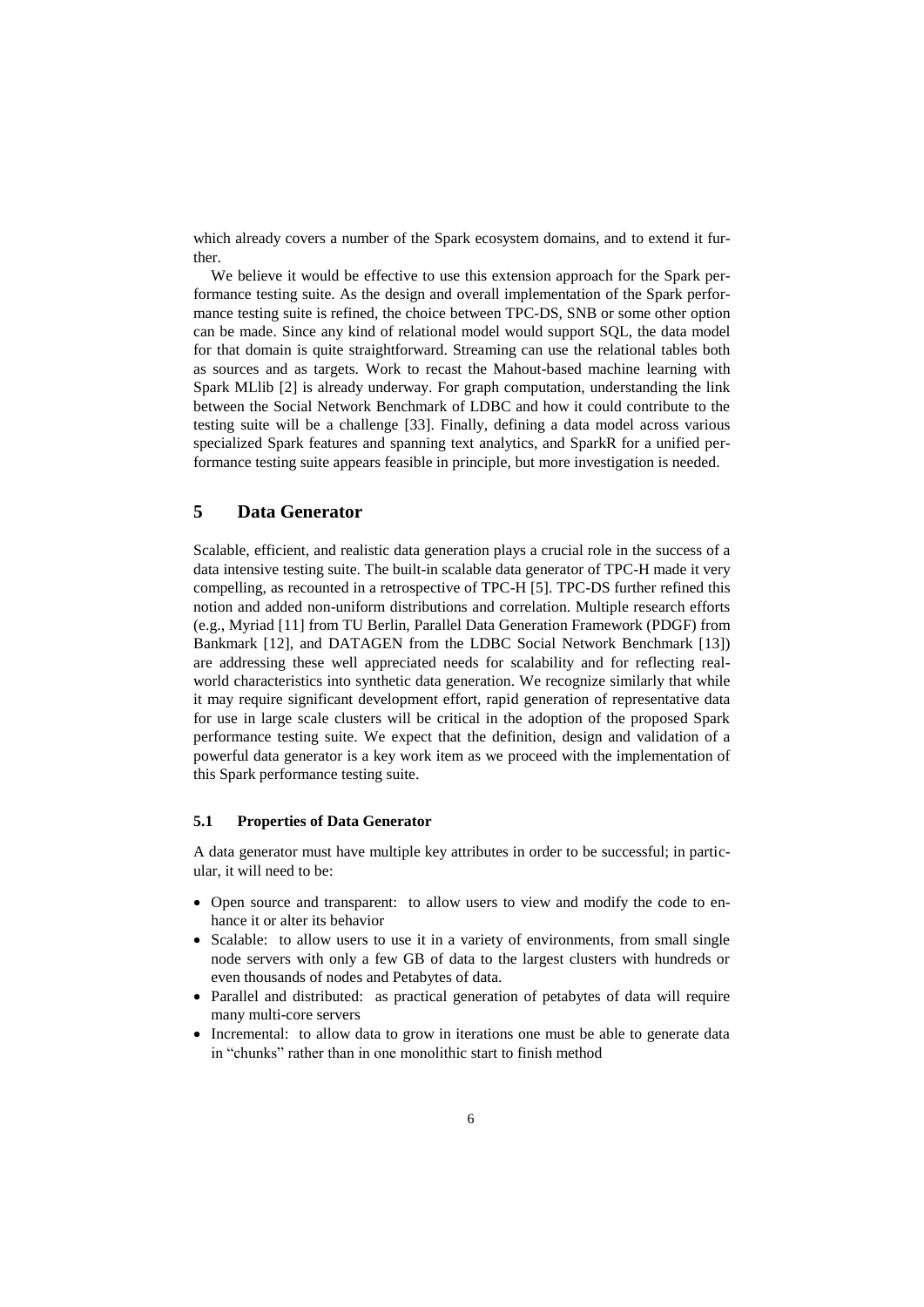- Realistic: Although synthetic, data must strive to be realistic; i.e., representative of real data sets. Following are some of the common properties of real life data:
	- o Correlation
	- o Non-uniform distributions representing high levels of skew
	- o Fields/columns with both low and high cardinality
	- o Varying numeric fields
	- o Text fields of varying length
- Able to represent relationships: as capturing connections across multiple tables/data sets is essential for advanced analytics.
- Random but predictable: The data must be sufficiently random to challenge the system-under-test with unknown input sets. And yet, the output of data processing must be sufficiently predictable to permit validation of results and to determine which sets of input may trigger comparable levels of processing by the workload.

# **6 Workloads**

#### **6.1 Machine Learning**

Several subtasks in the Machine Learning (ML) category are desirable for inclusion in the proposed suite, and are described further below. For each, the Spark performance testing suite should contain a reference implementation based on the most recent Spark MLlib capabilities. The suite should include a written specification for each machine learning subtask. It should be easy to substitute a different ML algorithm or implementation, provided that the replacing algorithm meets the specifications identically with reference implementation. The specification should therefore be at a sufficiently high level to permit alternative implementations, and be sufficiently strict to ensure that variant implementations produce useful outputs leading to quality results from a data science perspective.

It is important for the data generator for the machine learning tasks to cover a broad range of data characteristics which affect the behavior of ML algorithms. Input data should include dense, sparse, and hybrid (some attributes dense, others sparse) inputs. Algorithms should run against both small and large numbers of features.

In order to be able to draw broadly accepted conclusions and to drive innovation towards continuously improved machine learning, the generated data should also be robust and highly representative of real world data. In machine learning, processing speed is important but certain levels of quality are even more important. In a nutshell, generated data should not be so well-conditioned as to favor optimization algorithms that are not usable in practice with real-world data. We believe that substantial work is required to construct a robust, realistic data generator for the performance testing suite assessing Spark machine learning implementations.

Based on the above criteria, a Spark performance testing suite could augment the features tested in Spark-perf [\[18\]](#page-18-0) and supplement [\[18\]](#page-18-0) with extensions in the areas of logistic regression, support vector machine and matrix factorization. These are widely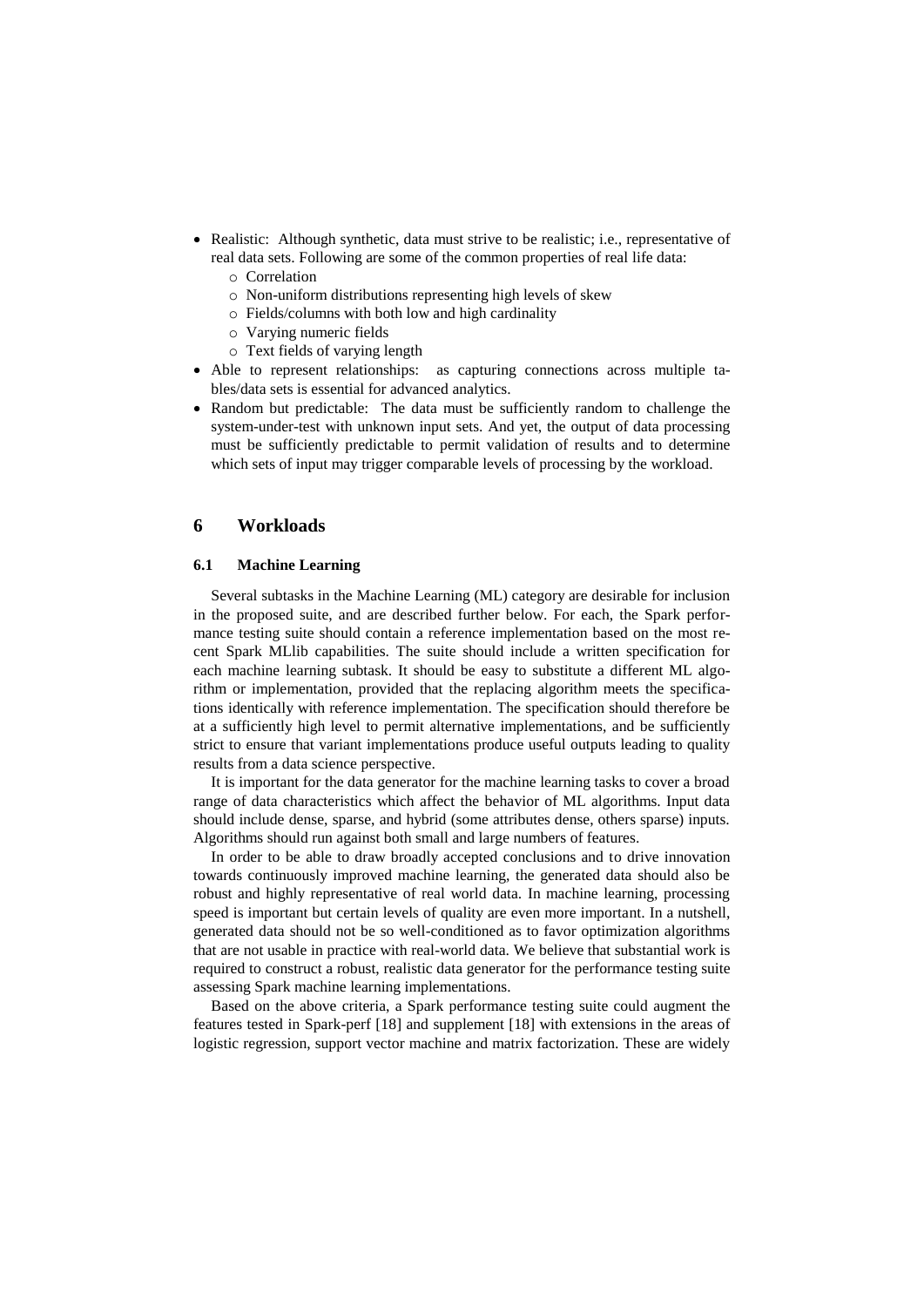used regression, classification and recommendation algorithms for machine learning applications.

### **ML Subtasks**

#### *Logistic Regression*

Logistic regression, as a machine learning classifier can be used to predict continuous or categorical data. For example, it is used to predict whether a patient has a given cancer based on measured characteristics such as various blood test, family disease history, age, sex, etc. The algorithm uses the stochastic gradient descent to train the classification model. The input data sets are kept in memory through RDD abstractions, and the parameter vector is calculated, updated, and broadcast in each iteration.

#### *Support Vector Machine*

A support vector machine (SVM) model is trained by constructing a set of hyperplanes in a high, or even infinite, dimension space for classification. Compared with linear and logistic classification, SVMs can implicitly map inputs into a high dimensional feature space and efficiently conduct nonlinear classifications.

# *Matrix Factorization*

Matrix factorization, typically used by recommendation systems, is a collaborative filtering technique that fills in the missing entries of a user-item association matrix. Matrix factorization in Spark currently supports model based collaborative filtering and can be configured to use either explicit or implicit feedback from users.

### *Random Forest Classification*

A random forest classifier uses a large set of relatively simple decision trees to perform classification tasks. The classifier combines the results of the individual classifiers to produce a consensus result. Random forests have shown to be effective in a number of machine learning tasks beyond their primary uses in classification. Since building a random forest involves training many small models in parallel, the task involves different communication patterns from other types of training tasks. MLlib exposes a random forest classifier implementation via the mllib.tree.RandomForest API.

# **6.2 Graph Computation**

Graph is a very widely utilized data model. Consequently, a comprehensive Spark performance testing suite needs to include graph processing. The graph packages supported under Spark include GraphX and Dato. Additional projects are underway.

Graph computations to be included in the testing suite need to be representative of common types of graphs and graph analytics operations, and graph properties should reflect those in practical applications. Therefore, the data generator should be able to generate graphs of different types, such as the social graphs and man-made graphs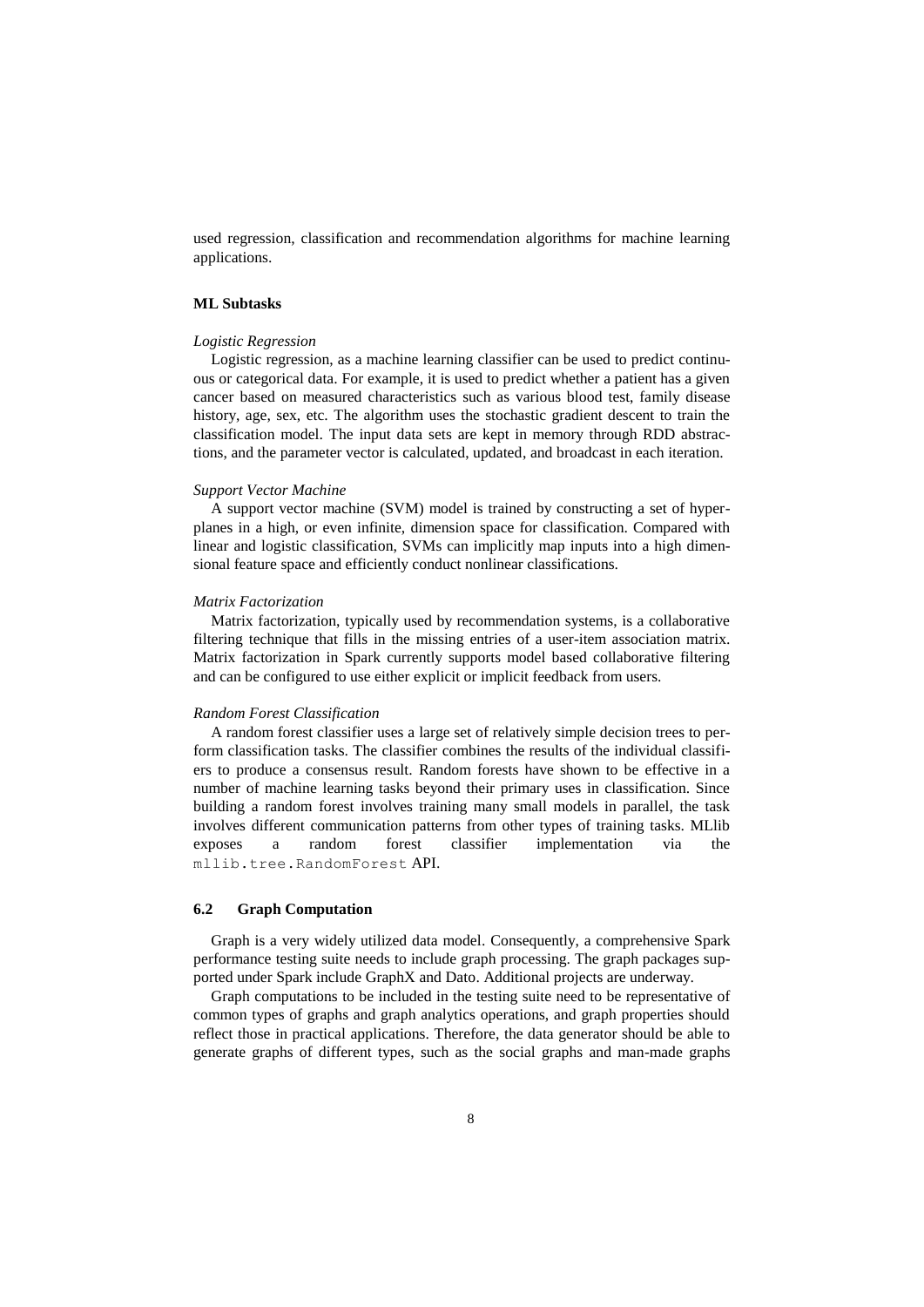(e.g. road-network) where a sensitive metric (say, vertex degree distribution) can be varied to obtain a wide range of analytics impact. Where practical, we want to be able to link graph data with other data generated for other components of the Spark performance testing suite. We propose to draw considerably from the LDBC Social Network Benchmark [\[33,](#page-19-3) [34\]](#page-19-4) and need to examine how best to adapt their benchmarks to the Spark ecosystem and the Spark performance testing suite infrastructure. Different types of work, such as static structure-based traversal, graph structure morphing/property updates, and the processing of property-rich graphs, are highly desirable to include in the graph analytics operations of the testing suite.

The following subtasks are proposed according to the above criteria.

## **Graph Generator Subtask**

The Linked Data Benchmark Council (LDBC [\[35\]](#page-19-2)) has created two benchmarks. One of them is the LDBC Social Network Benchmark [\[33,](#page-19-3) [34\]](#page-19-4) (SNB) whose correlated graph generation, graph querying tests, complex graph dependencies and scalable benchmark drivers reflect landmark innovation in graph benchmarking. Its data generator (ldbc\_snb\_datagen) uses experimentally extracted metrics and correlations to produce scalable datasets mimicking real world social networks. LDBC introduced a new choke-point driven methodology for developing benchmark workloads, which combines user input with that from expert systems architects.

The SNB analytics workload [\[34\]](#page-19-4) includes General Statistics, Community Detection, Breath First Search, Connected Components and Graph Evolution; a list that will grow in the near future with the addition of new algorithms. We propose to select workloads from this benchmark for the Spark performance testing suite and develop additional workloads to cover various aspects of graph computing as detailed in the next subsection.

Graph500 [\[14\]](#page-18-18) is a graph benchmark focusing on data-intensive workloads and particularly on large graphs. It is based on a breadth first search in a synthetically generated large undirected graph with power-law property based on the Kronecker model with average degree of 16. It measures performance in TEPS (for Traversed Edges Per Second) and its problem size can be changed by varying a SCALE parameter that determines the total number of vertices as 2SCALE. Thus its generated graphs can be of various sizes, suitable for benchmarking software or platforms at different scales. It consists of three phases: construction, computation, and validation.

A dataset generator for Belief Propagation should be included as it would make rich property graph analytics possible, and it should produce directed acyclic graphs (DAG) with (conditional) probability distributions of various scales.

#### **Graph Analytics Subtask**

*Primitive operations* for graph analytics, such as creating/reading/updating/deleting (CRUD) vertices, edges, and properties, are nearly universal. Tests calibrating these graph analytics building blocks are therefore essential to include in the suite. The metrics would cover throughput (e.g., number of edges traversed per second), latency, and scalability.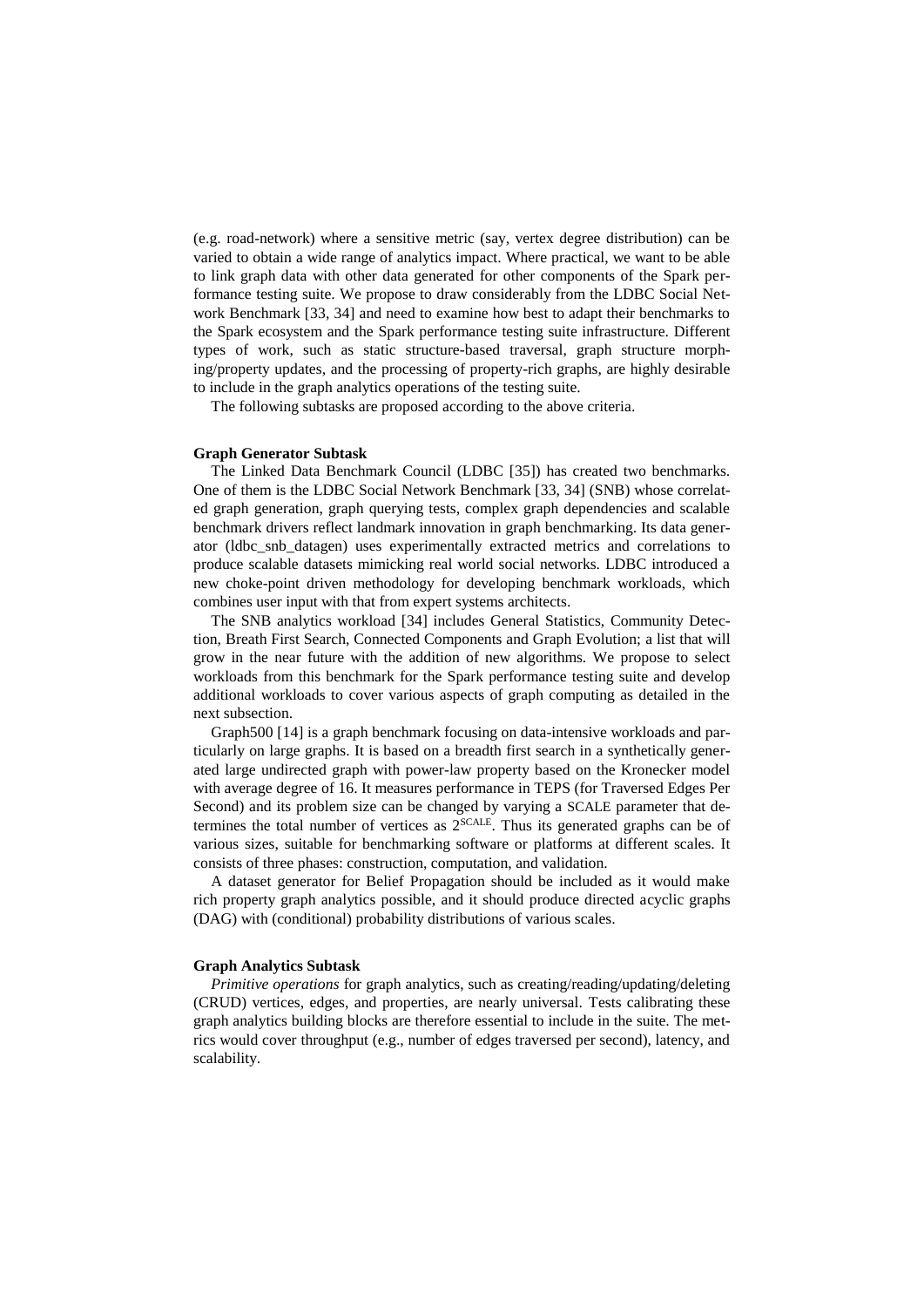*Graph construction* for large scale property graph is another key subtask to cover. The metrics would be running time, and scalability, akin to a subset of Graph500 [\[14\]](#page-18-18).

*Graph query* is of interest as it involves both structural information and property information [\[13\]](#page-18-4).

*Pagerank* exercises graph structure traversal with fixed active working set; *Triangle counting* stresses similarly. In such graph computations, each vertex iterates through tasks of gathering information (say, rank score) from its (partial) neighbors (say, predecessors), updating local information, and propagating it to the other neighbors (say, successors); and the iterations continue until convergence or certain termination conditions are reached.

*Breadth-first Search (BFS)* represents another type of graph traversal where only the vertices on the traversal frontier are affected, and the workload can vary from one iteration to another.

*Single Source Shortest Path (SSSP) with a maximum traversal depth* represents a type of graph traversal similar to BFS (e.g., Bellman Ford algorithm), but it only touches a local subgraph, instead of engaging the entire graph. This workload can evaluate if a graph processing framework on Spark can efficiently address local or subgraph computations.

*Belief Propagation* on a Bayesian network represents property-rich graph processing, and is a type of graph analytics operation that occurs in many cognitive computing applications. For example, Loopy Belief Propagation on a Bayesian network traverses graph iteratively, but when vertex or edge properties are updated, it can become a multi-pattern and computationally intensive graph structure operation.

*Graph Triangulation (a.k.a. Chordization)* represents a type of graph processing workload where the structure is dynamically changed. It is used to find graph cliques (dense subgraphs) and/or the hyper graph representation. It is an iterative graph processing algorithm that modifies topology in each iteration. It can be used to determine whether graph dynamics can be efficiently captured by the system.

*Collaborative Filtering* finds a lot of application, especially in recommendation systems. It involves a number of local graph searches on a bipartite graph, possibly in parallel, and is suitable for evaluating the concurrent local traversal capacity of a graph analytic system.

*Graph Matching* and motif searching are similarly used extensively. When the target graph lacks an index, these operations are challenging and possibly involve significantly high local traversals.

Various *Graph Centrality* metrics, such as the betweenness, degrees, closeness, clustering coefficient should also be considered due to their wide use in many real graph processing solutions.

# **6.3 SQL Queries**

SQL continues to be an enduring query language due to its ubiquity, the broad ecosystem of tools that supports it, and its ability to evolve and support new underlying infrastructure and new requirements, such as advanced analytics and data sampling.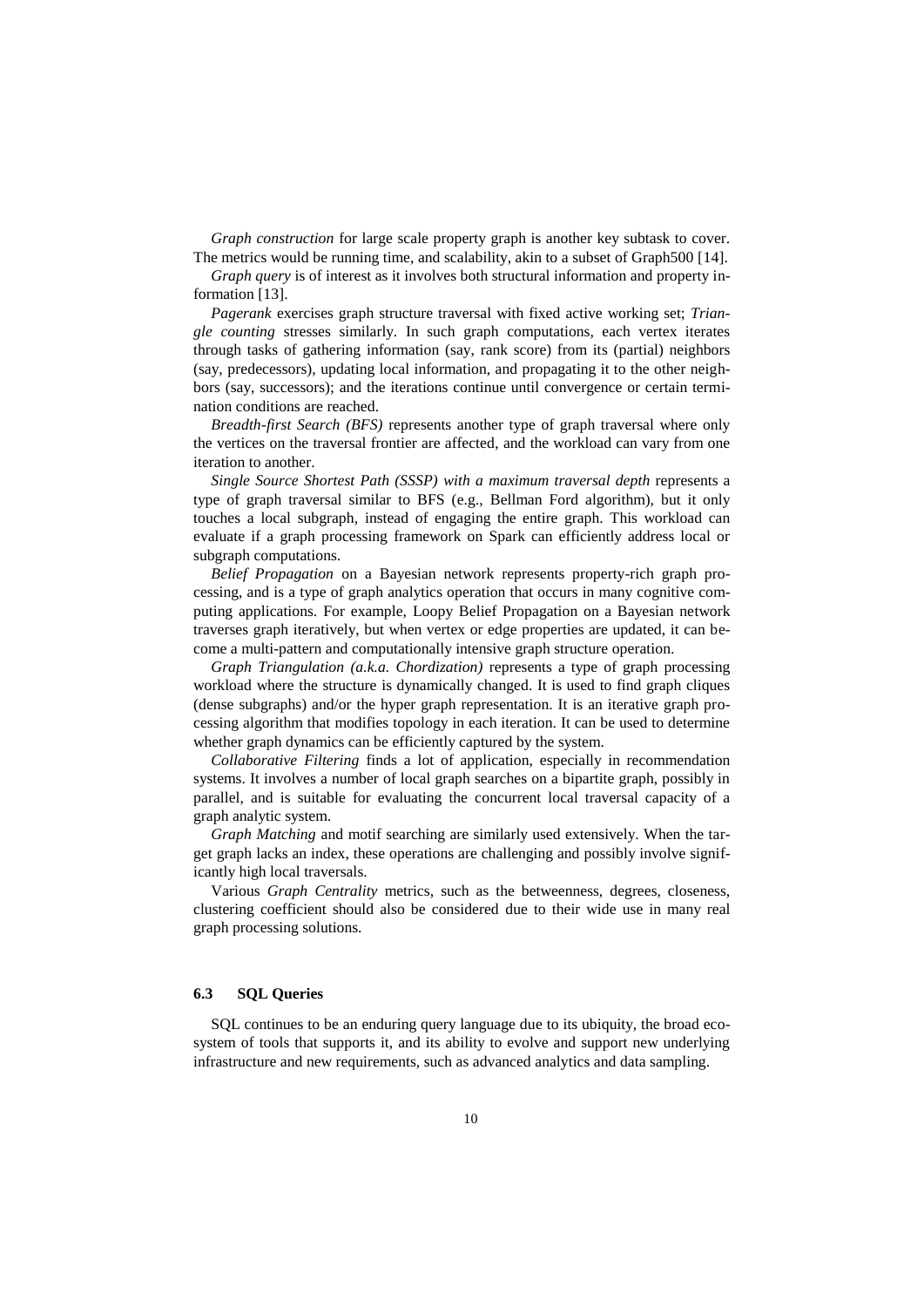One area where a different approach might be warranted is in the construction of the queries. Historically, different vendors have proposed queries that combined a variety of SQL processing constructs, such as the TPC-D/H/DS benchmarks. In such case, the coverage was often not obvious initially. There has been some good analysis of the TPC-H query set [\[8\]](#page-18-3).

We propose that we introduce a set of elemental or atomic queries that assess basic scan, aggregation, and join properties, then a set of intermediate queries that add challenges both to the query optimizer and to a runtime engine, and finally some complex and very challenging queries, representing ROLAP concepts and advanced analytic processing.

# **6.4 Streaming Applications**

Streaming applications can be characterized along three dimensions: latency, throughput, and state size. Ideally, the Spark performance testing suite would exercise each of these dimensions at three representative values - high, medium, and low giving a total of twenty-seven use cases. However, guided by applicability in the real world scenarios, the number of use cases can be pruned down to a more manageable count initially, and grow as more diverse workloads migrate to Spark over time.

## **Streaming subtasks**

The following are some of the use cases covering a subset of the twenty seven combinations posed above.

## *Real-time model scoring*

1

The emphasis in this use case is on small and medium latency ranges. Low latency is defined as response time in seconds and sub-second values<sup>1</sup>. An example is sending an SMS alert to a prepaid mobile customer notifying them of their leftover account balance and potentially inserting a marketing message in the SMS alert after a model evaluation. In this use case, a latency in the range of 20 ms to a few seconds is desired with lower latencies offering a larger payoff – for example, a 50 ms delay does not force the customer to take a second look at the phone screen to get the marketing message while a delay exceeding 10 seconds may lead to customer pocketing the phone without getting the marketing message. Other examples in this area are cybersecurity, fraud detection for online transactions, and insertion of ads in webpages, where latency requirements are considerably more stringent (possibly 100 ms or less).

In all use cases of real-time model scoring, state management is an independent dimension. The state could be as simple as a single quantity (e.g., in the example above, minutes of calls left) which gets updated based only on the current record, with the model scored on this simple state. Or, the state could be a very complex assemblage of hundreds of attributes across millions of entities, updated by incoming records; with

<sup>1</sup> Current Spark Streaming is not recommended for sub-second response time, however, we discuss this here in the anticipation of future improvements.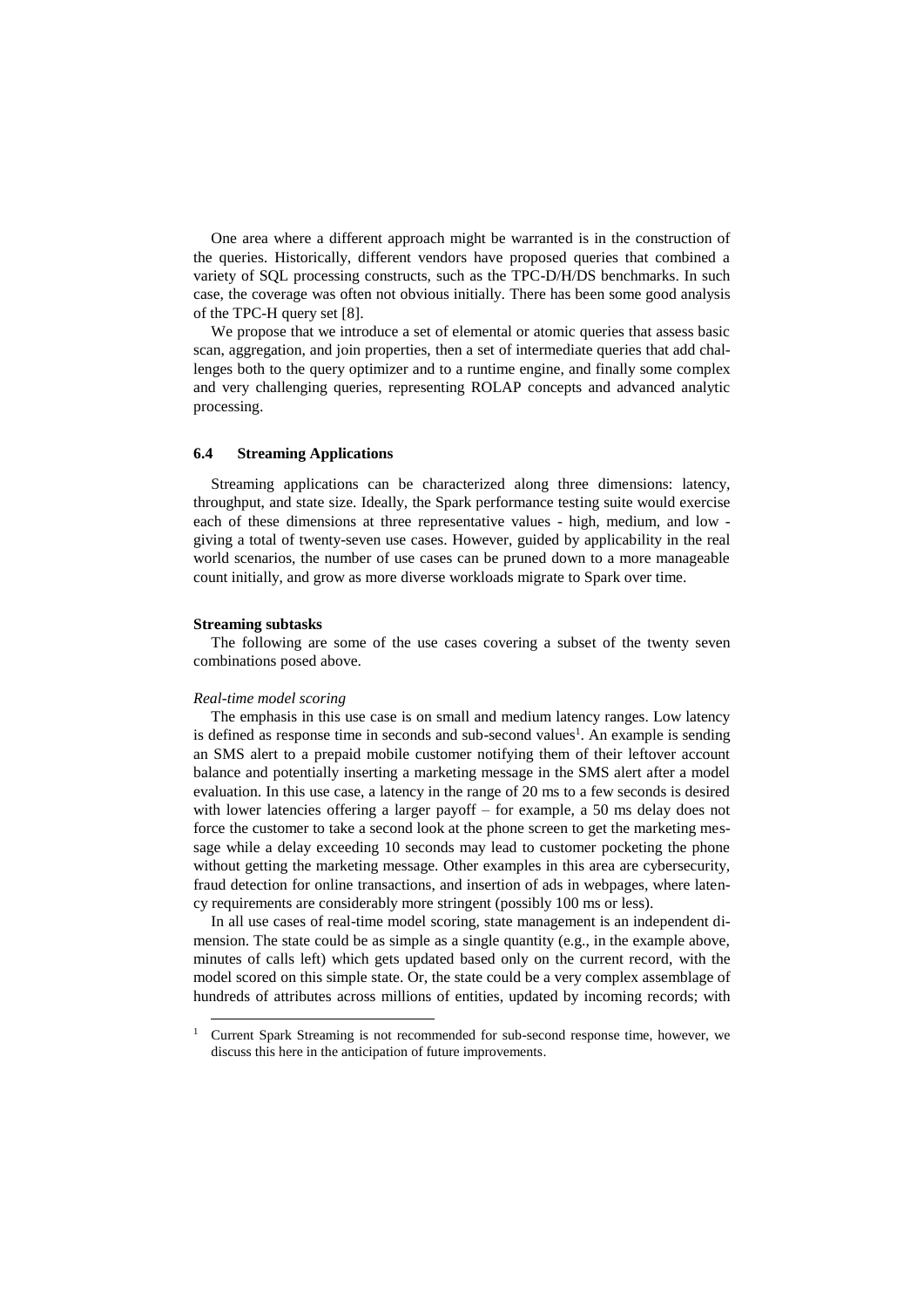the model evaluation proceeding over a selection of such entities (e.g., a fraud detection application which maintains a profile with hundreds of attributes for each customer, updates it based on incoming records and scores a model on the profile.)

## *Near real-time aggregations*

Near real-time aggregates are required for a number of scenarios in which a physically distributed system is monitored for its health using the key performance indicators of its elements. Examples include monitoring of traffic congestion on roads, monitoring of communication networks and energy grids.

In these usages either sliding or tumbling window aggregates are computed from streaming records. Incoming records may be enriched by joining them with reference information. The aggregation window size could be from one minute up to an hour. In a typical case, records arrive out of order and are delayed, and contain a timestamp which should be used for aggregate computation.

For near real-time aggregations, throughput is an independent dimension. The volumes could range from a few hundred GB a day (enriched Twitter data) and range up to 500 TB a day (e.g., telecommunication call data records).

Another independent dimension is the number of aggregation buckets - which themselves can vary from 100's of millions (one bucket for each mobile user) to several thousands (monitoring of different metropolitan cities within US).

The two subtasks listed above could be used to produce four use cases that could become part of the Spark performance testing suite.

# **6.5 SparkR**

R is a widely used language for statistical analysis, and the SparkR project will allow practitioners to use familiar R syntax in order to run jobs on Spark. In the short term we propose following SparkR subtasks for inclusion in the performance testing suite, with future additions as SparkR capabilities evolve.

## **SparkR subtasks**

#### *Data Manipulation*

This covers SparkR DataFrame functions, and operations that can be performed in a purely distributed fashion and includes all "record-at-a-time" transformations such as  $log()$ ,  $sin()$ , etc.

## *Segmented or subpopulation modeling*

This is a technique in which the data is broken down into subpopulations, such as by age and gender, and a separate model is built for each segment of the data. Assuming each segment is of a "reasonable" size, R's existing ML libraries can be used to build the models.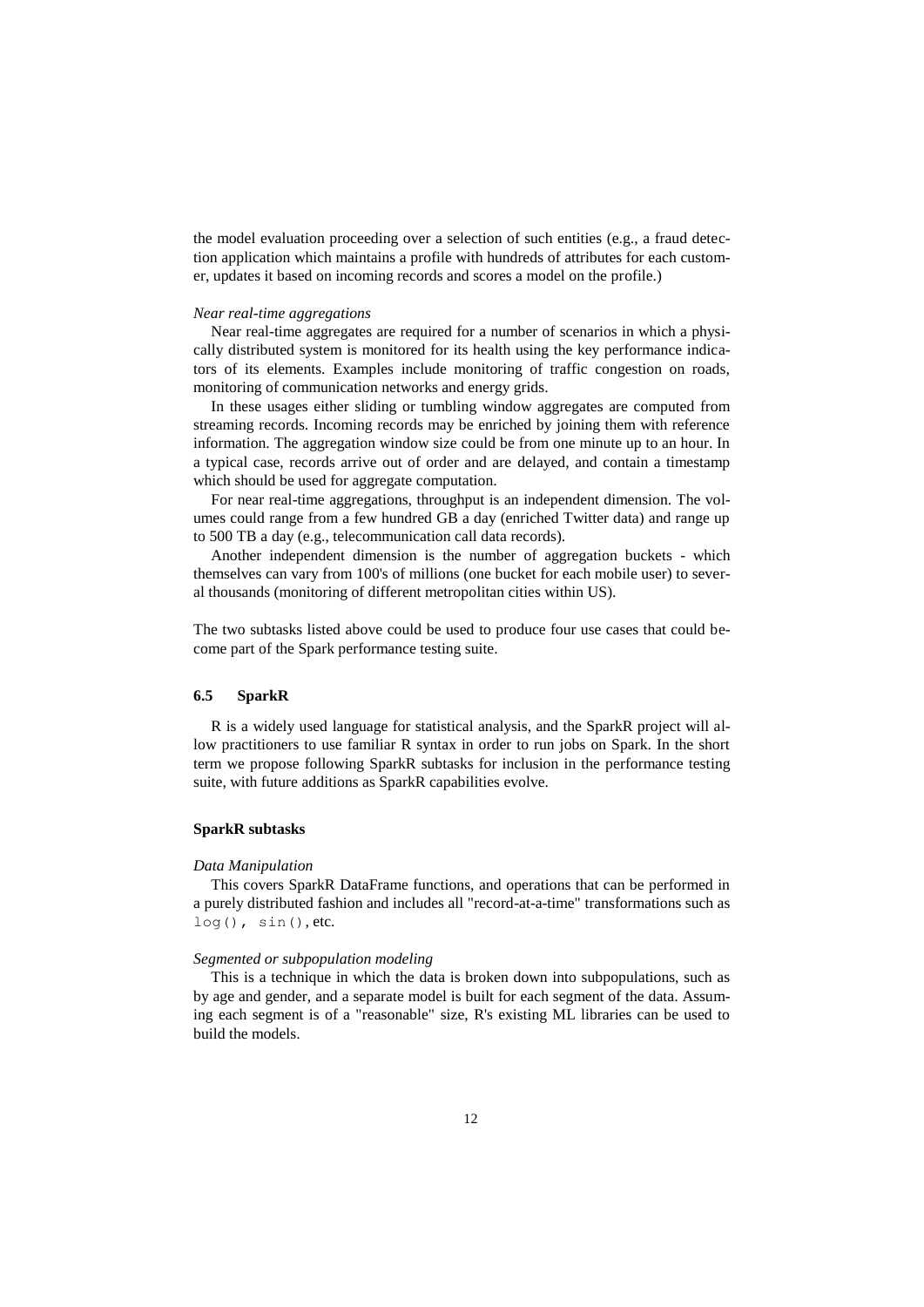## *Ensemble modeling*

This is a technique in which the data is broken down into randomly selected subsamples, each of which is a "reasonable" size. R's existing ML libraries can be used to build the component models of the ensemble; however, the code that constructs the ensembles has to be written. This code could be in Scala or maybe in R.

#### *Scoring R models*

This is applying an existing model. In essence, it is a "record-at-a-time" transformation.

## **6.6 Spark Text Analytics**

Text analytics is an extremely broad topic, encompassing all types of analysis for which natural language text is one of the primary inputs. To give the benchmark broad coverage of this domain, we propose including a wide variety of text-related subtasks described in the section that follows. For each subtask, the benchmark should include a reference implementation based on an open-source NLP software stack (e.g., Stanford NLP toolkit) consistent with the open-source license under which the performance test suite is released.

Different commercial vendors have proprietary implementations of these subtasks and will want to substitute their own implementations for the reference implementation. Each subtask should include a specification that is sufficiently detailed to permit vendors to perform such substitutions. For example, it should be possible to perform the "rule-based information extraction" subtask using IBM's System T engine. In general, proprietary implementations should be required to produce the same answer as the reference implementations. For tasks with an element of randomization, the result of a proprietary implementation should be of equal utility compared with the reference result. For example, in the "deep parsing" subtask, any deep parser that produces substantially the same parse trees as the reference implementation (say, 90% or greater overlap) would be acceptable.

Data for the subtasks should consist of English-language documents that a human being could read and understand. The data generator should work either by taking a random sample from an extremely large "canned" collection of documents, or by mixing together snippets of English text drawn from a suitably large database. A range of document sizes from 100 bytes up to 1 MB should be supported.

# **Text Subtasks**

## *Rule-based Information Extraction*

Information extraction, or IE, is the process of identifying structured information inside unstructured natural language text. IE is an important component of any system that analyzes text. In some cases, IE is used to identify useful features for other NLP tasks. In other cases, it is the primary NLP component of a processing pipeline. Rulebased IE systems use a collection of fixed rules to define the entities and relationships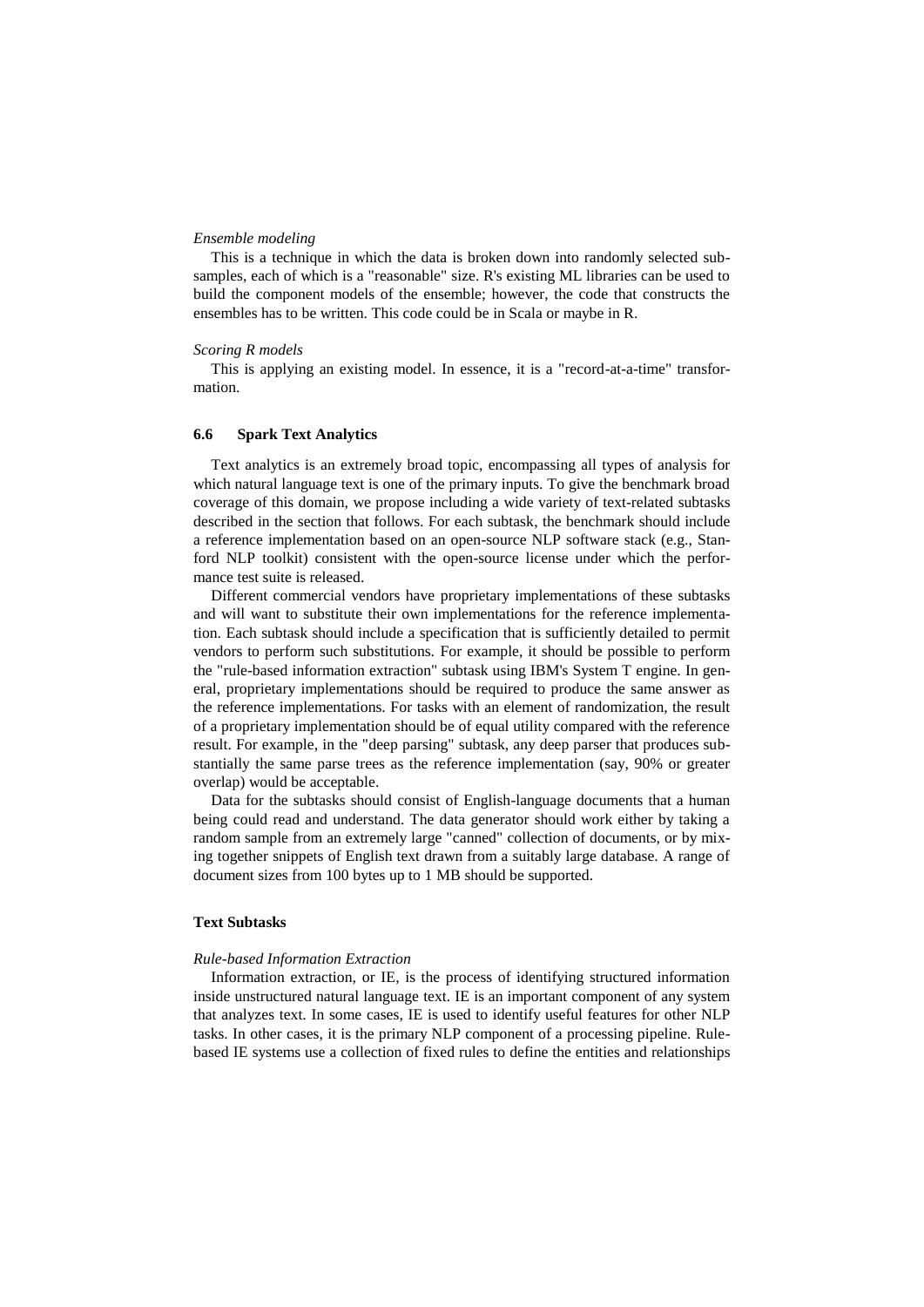to extract from the text. These systems are widely used in practice, particularly in feature extraction applications, because they deliver high throughput and predictable results. The rule-based IE task will stress Spark by producing large amounts of structured information from each input document.

## *Information Extraction via Conditional Random Fields*

A number of supervised statistical techniques are used in NLP as an alternative to using manually curated rules. Conditional Random Fields (CRF) is currently the most popular of these techniques. A CRF is a graphical model, similar to a hidden Markov model, but with greater expressive power. CRF-based information extraction involves transforming each input document into a graph with missing labels; then a collection of labeled training data is used to compute the maximum likelihood estimate for each missing label. The CRF-based extraction task will stress Spark due to its very high memory requirements.

# *Deep Parsing*

Deep parsing involves computing the parse trees of natural language sentences according to a natural language grammar. Deep parsing is an important component of advanced feature extraction tasks such as sentiment determination. The deep parsing task will stress Spark due to its high CPU requirements and large output sizes.

#### *Online document classification*

Automatically classifying a stream of incoming documents into two or more categories is a very common NLP task, arising in applications such as publish-subscribe systems and spam filtering.

## *Batch topic clustering*

Topic clustering is a family of supervised learning techniques for identifying important topics within a corpus of text, while simultaneously classifying documents according to the topics. The resulting topics and clusters can be used to understand the corpus at a high level, or serve as features for other machine learning tasks.

## **6.7 Resilient Distributed Dataset (RDD) Primitives**

Since the main programming abstraction in Spark is RDDs, offering RDD primitive facilitates end users to gain micro-level understanding of how RDD performs within Spark framework. The reference test suite implementation of RDD primitives should be based on the latest version of Spark core and make it easy to substitute a different RDD implementation, add new RDD operations and remove obsolete RDD operations.

While RDDs supports a wide variety of transformations and actions, the testing suite should cover the key operations broadly. In particular, the RDD primitives should include IO related, shuffle, set and compute RDD operations. We choose not to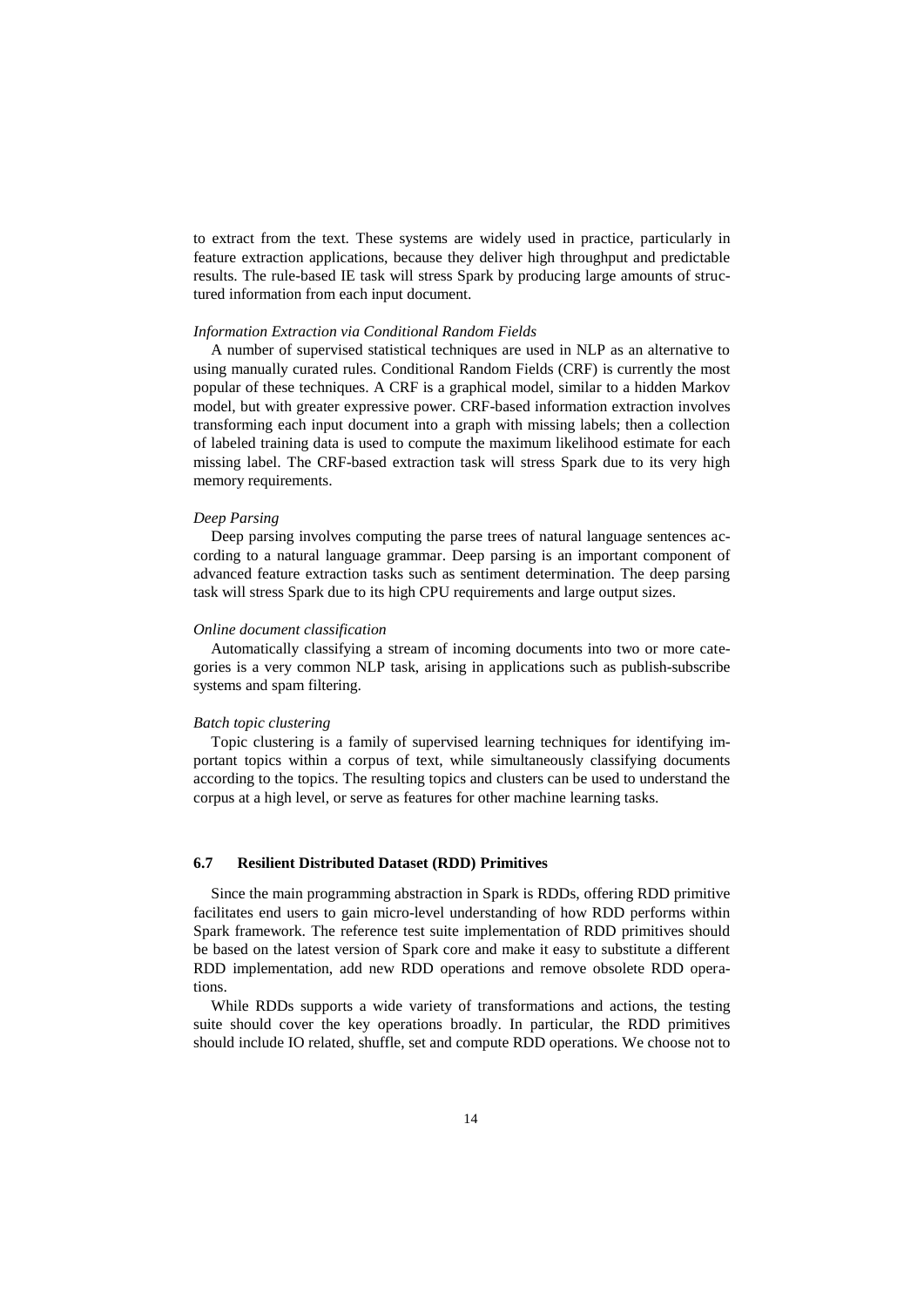include set operations with RDD. subtract and RDD. intersection because their characteristics are a combination of compute and shuffle RDD operations.

The testing suite should provide a data generator which produces synthetic data sets to exercise the various RDD primitives. Considering that data skew is known to commonly exist in data analytics workloads, the data generator needs to be able to generate data sets with different types of statistical distribution representing different levels of data skew. Note that whereas this type of workloads is aimed at micro-level RDD performance, the data generator needs not to generate realistic data sets.

# **RDD Primitives Subtasks**

### *IO related RDD operations*

This set of operations identify how fast Spark reads and writes data from/to local or distributed file system and creates/removes RDDs for the targeted data set with various size. Examples of RDD actions include SparkContext.textFile, RDD.unpersist.

#### *Shuffle RDD operations*

This set of operations focus on stressing the shuffle behavior of RDD operations. They quantify how fast shuffle RDD operations can perform given different data set sizes. Examples of RDD transformations include RDD.union, RDD.zipPartition, RDD.reduceByKey, RDD.groupByKey, and RDD.treeAggregate.

#### *Compute RDD operations*

This set of operations exercise how fast the compute RDD operations can perform. Examples of RDD transformations include RDD.map, RDD.flatMap. We choose to specify trivial map function such as sleep within compute RDD operations so that we can isolate the evaluation of the overhead of Spark framework.

#### *Check-pointing RDD operations*

This set of operations assesses how fast the check pointing RDD operations can perform. This is a key factor which helps encourage the adoption of Spark framework seeing that failure is a common phenomenon in large scale data centers and checkpointing and lineage are the fundamental failure recovery mechanisms within Spark.

The key evaluation metrics for RDD primitives are as follows: 1) throughput: how many RDD transformations and actions can Spark conducts within a given time window; 2) scalability: how does the execution time change when the RDD data set size increases; 3) efficiency of failure recovery: how fast can Spark recover from a RDD data partition lost.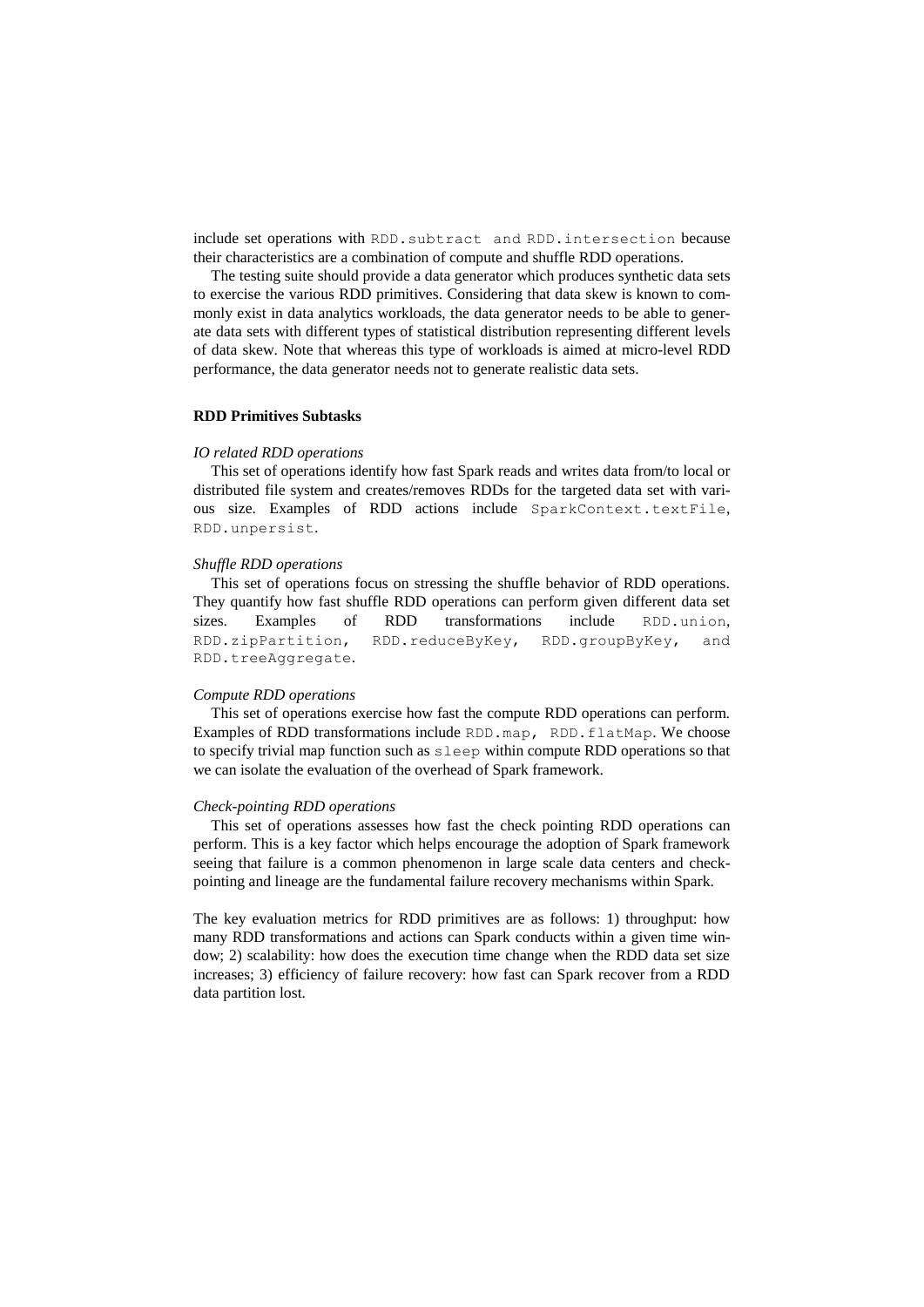# **7 Execution and Auditing Rules**

In this section we discuss the outline of the proposed execution and auditing rules of the testing suite. These rules typically govern the preparation of the testing environment, the execution of the testing suite, and the evaluation, validation and reporting of the test results.

During test environment preparation, a user first identifies the targeted workload(s) and accordingly chooses a benchmarking profile. To reduce the performance testing overhead, the testing suite provides a set of benchmarking profiles. Each profile includes a subset of workloads from the entire testing suite, along with corresponding data generation configurations and sequence(s) of workload execution. For example, the testing suite has one benchmark profile for each workload described in Section 6. If the testing focuses on machine learning, the machine learning benchmarking profile can be used, eliminating the overhead of running the other workloads.

The execution rules also require both single user and multi-user execution scenarios. A single user scenario executes the workloads included in the benchmarking profile one after another with a focus on evaluating and collecting per-workloads metrics. A multi-user scenario runs multiple benchmarking profiles concurrently with profile launching time following a certain statistical distribution. The multi-user scenario also could support running the profiles against different data sets instead of reusing the same data sets. This gives the users a better understanding of the performance implication of the targeted system under a multi-user scenario.

Having selected a benchmarking profile, the testing environment can be set up. This includes provisioning a set of connected machines and installing the software stack needed for running the testing suite's profile.

Once the testing environment is ready, the testing suite's data generator is used to generate needed datasets and loading them into the storage component of the tested system. The user is then ready to proceed with running the benchmark with a workload execution sequence defined by the chosen benchmarking profile. To check whether a benchmark run is valid, all the workload execution should report successful return status and pass the validation phase.

The testing suite includes an output quality evaluation and validation phase to evaluate the correctness of the execution. While this varies by workloads, a user can get an initial result indicating the validity and performance level of a test run from the result log generated by the testing suite.

Another important aspect of the execution and auditing rules is the requirement to provide sufficient reporting about the testing to allow others to reproduce the results. The system details needed in the disclosure report includes the hardware configurations such as CPU, memory, network, disk speed, network controller, switches; and software information such as the OS name and version, other software names and versions relevant to the testing suite, and the parameters used to generate input datasets. The full set of result logs generated by the testing suite should also be provided online and in a format that is easy to reproduce.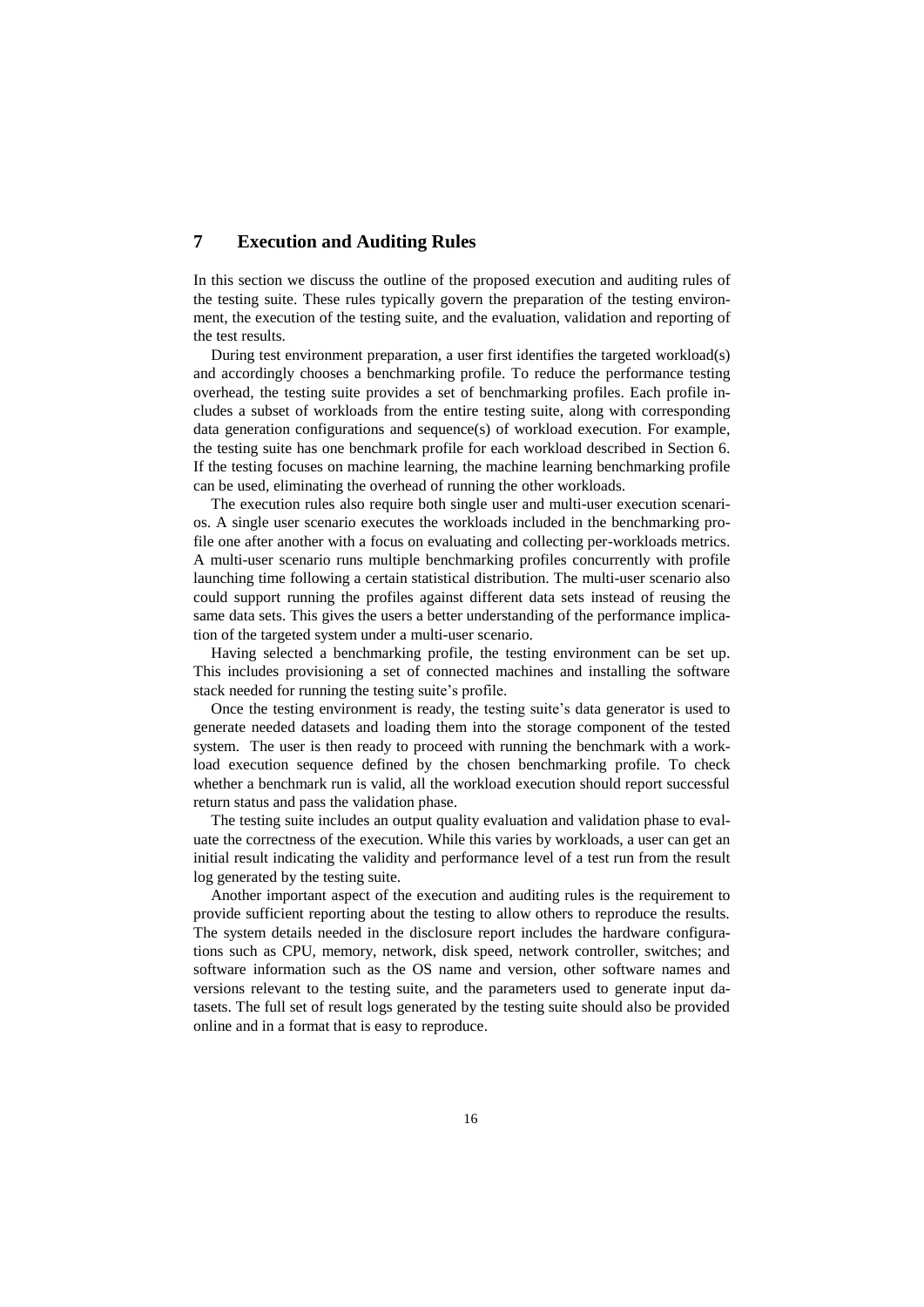# **8 Metrics**

Whenever a set of somewhat independent measurements are performed, a question always arises -- how should the results be aggregated into a single metric, a simple and comparable measure of composite "goodness"? Historically, geometric mean has been chosen for some benchmarks [8, 9], while it has been argued later that a geometric mean is inappropriate [6]. Several other options, viz. an arithmetic mean, a weighted arithmetic mean, a harmonic mean, a weighted harmonic mean, etc. may also be applicable candidates for devising a figure of merit.

Different components of the proposed suite have widely diverse origins, and are likely to be accorded dissimilar measures of importance by different people. Thus arriving at a consensus single metric is particularly challenging in this case. For the purpose of this paper we therefore defer any specific recommendations. We understand and accept that a simple single figure of merit for any set of measurements is highly desirable.

Overall, we believe that most tests are best characterized by multi-user throughput. However, as the community-based approach to evolve and finalize the ideas presented in this paper gets underway, we expect considerable open discussion before a final metric is settled upon.

# **9 Preliminary Work**

Preliminary work [\[31\]](#page-18-10) has been done in the design of a benchmarking suite focusing on targeted dimensions of quantitative Spark Core and the staging of infrastructure evaluation. In this work ten diverse and representative workloads were chosen, covering four types of applications supported by Spark -- machine learning, graph computation, SQL and streaming workloads. The ten chosen workloads were characterized using synthetic data sets and demonstrating distinct patterns with regards to resource consumption, data flow and communication features affecting performance. The work also demonstrated how the benchmarking suite can be used to explore the performance implications of key system configuration parameters such as task parallelism.

# **10 Conclusion, Ongoing, and Future Work**

As Spark is increasingly embraced by industries and academia, there is a growing need for a comprehensive set of Spark performance tools. Such tools should enable developers, integrators and end users within the Spark and big data community to identify performance bottlenecks, explore design trade-offs, assess optimization options and guide hardware and software choices with a focus on key workload characteristics. While early work has been done in this area, the Spark ecosystem, being a relatively new data analytics platform, lacks a far reaching set of performance tools. This paper introduces a framework for the creation of a comprehensive Spark performance testing suite to address this need. It identifies several key factors such a per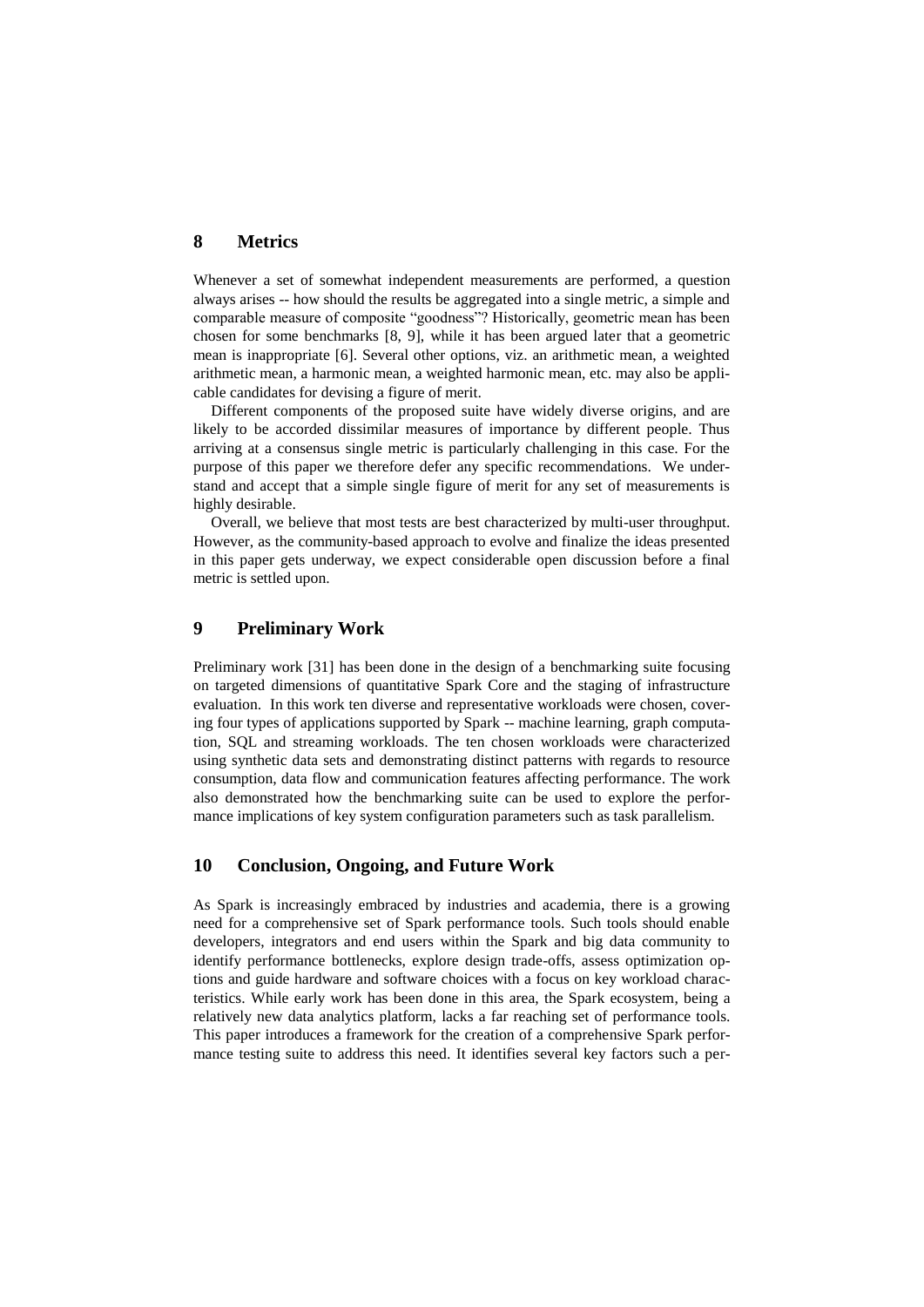formance testing suite should consider, a set of Spark workloads consistent with those factors, and the requirements for their reference implementations and corresponding data generators.

Currently we are focusing on machine learning and graph processing workloads. More specifically, we are identifying real world data sets as seeds for data generator. They exemplify the data characteristics that need to be preserved in order to generate realistic data sets at selected scale factors. We are also looking into meaningful metrics for each workload with a focus on setting apart high performing algorithms and implementations from less efficient ones. In the future, we plan to add additional workloads to the identified set. For instance, as a necessary step between the data generation process and the analytics workflow, we identify extract-transform-load (ETL) as another key workload within the Spark ecosystem. We also plan to explore the possibility of supporting a Python interface within the performance testing suite. Moreover, we recognize the need for a formal definition of the testing suite's detailed execution and auditing rules, along with the selection of representative metrics that create an environment where true apples-to-apples comparisons can be made and alternative choices can be fairly evaluated.

# **Acknowledgements**

The authors would like to acknowledge all those who contributed with suggestions, ideas and provided valuable feedback during earlier drafts of this document. In particular we would like to thank Alan Bivens, Michael Hind, David Grove, Steve Rees, Shankar Venkataraman, Randy Swanberg, Ching-Yung Lin, and John Poelman.

# **References**

- <span id="page-17-1"></span>1. DataBricks[. https://databricks.com/](https://databricks.com/)
- <span id="page-17-2"></span>2. Mahout. https:// http://mahout.apache.org/
- 3. Bowman, M., Debray, S. K., and Peterson, L. L. 1993. Reasoning about naming systems. ACM Trans. Program. Lang. Syst. 15, 5 (Nov. 1993), 795-825
- <span id="page-17-0"></span>4. Reference: K. Huppler, The Art of Building a Good Benchmark, Performance Evaluation and Benchmarking, LNCS vol. 5895, Springer 2009
- <span id="page-17-3"></span>5. P. A. Boncz, T. Neumann, and O Erling. TPC-H Analyzed: Hidden Messages And Lessons Learned From An Influential Benchmark. Proceedings of the TPC Technology Conference on Performance Evaluation; Benchmarking TPCTC, 2013
- 6. Jacob, Bruce, and Trevor N. Mudge. Notes on calculating computer performance. University of Michigan, Computer Science and Engineering Division, Department of Electrical Engineering and Computer Science, 1995.
- 7. Blackburn, S. M., Garner, R., Hoffman, C., Khan, A. M., McKinley, K. S., Bentzur, R., Diwan, A., Feinberg, D., Frampton, D., Guyer, S. Z., Hirzel, M., Hosking, A., Jump, M., Lee, H., Moss, J. E. B., Phansalkar, A., Stefanovic, D., VanDrunen, T., von Dincklage, D., and Wiedermann, B. The DaCapo Benchmarks: Java Benchmarking Development and Analysis, OOPSLA '06: Proceedings of the 21st annual ACM SIGPLAN conference on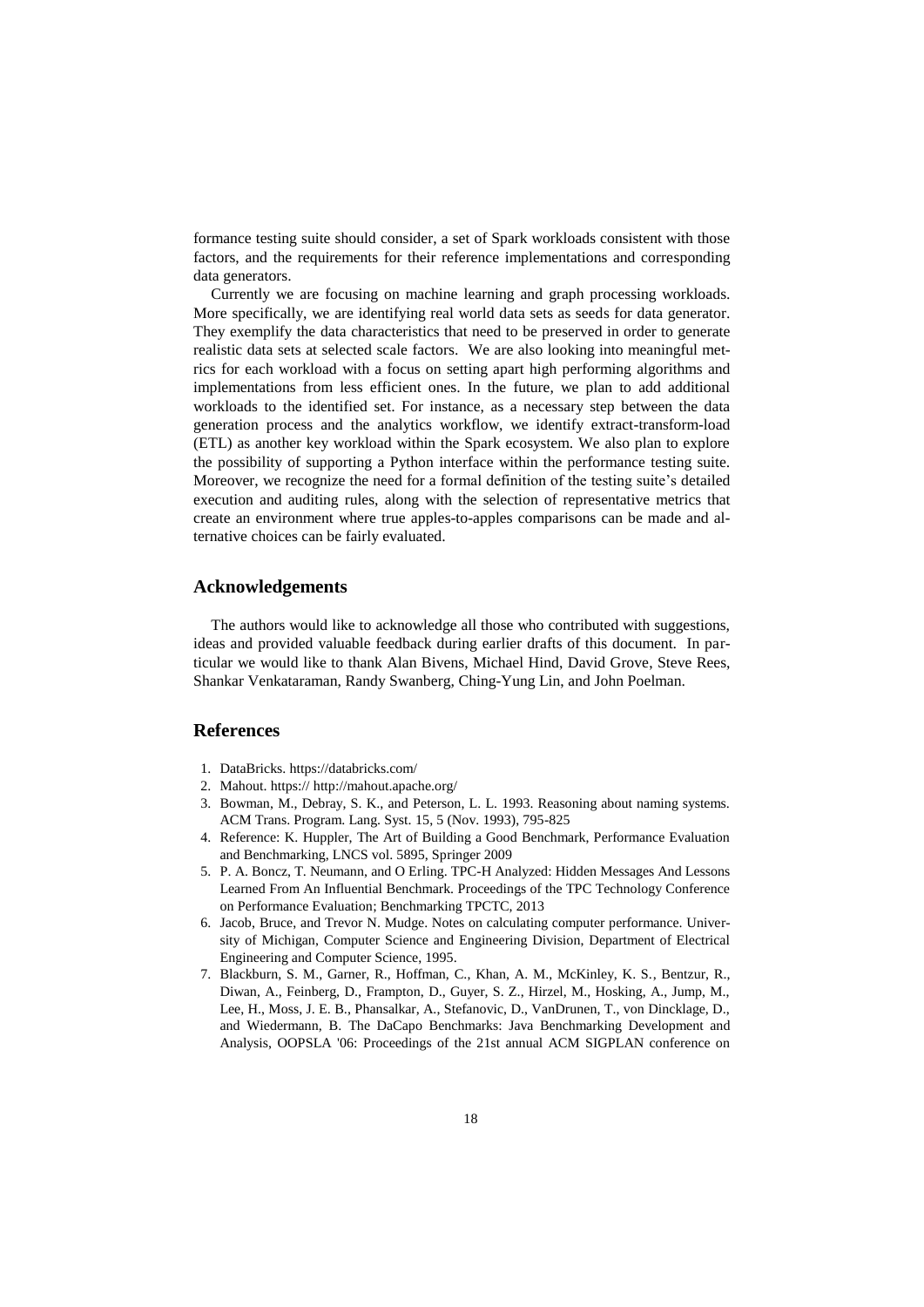Object-Oriented Programing, Systems, Languages, and Applications, (Portland, OR, USA, October 22-26, 2006)

- <span id="page-18-3"></span>8. Transaction Processing Performance Council.<http://www.tpc.org/>
- <span id="page-18-2"></span>9. Standard Performance Evaluation Corporation.<https://www.spec.org/>
- <span id="page-18-15"></span>10. Ahmad Ghazal, Tilmann Rabl, Minqing Hu, Francois Raab, Meikel Poess, Alain Crolotte, and Hans-Arno Jacobsen. BigBench: towards an industry standard benchmark for big data analytics. In Proceedings of the 2013 ACM SIGMOD International Conference on Management of Data (SIGMOD '13). ACM, New York, NY, USA, 1197-1208.
- <span id="page-18-16"></span>11. Alexander Alexandrov, Kostas Tzoumas, and Volker Markl. Myriad: scalable and expressive data generation. Proc. VLDB Endow. 5, 12 (August 2012), 1890-1893
- <span id="page-18-17"></span>12. Rabl, Tilmann, Michael Frank, Hatem Mousselly Sergieh, and Harald Kosch. A data generator for cloud-scale benchmarking. In Performance Evaluation, Measurement and Characterization of Complex Systems, pp. 41-56. Springer Berlin Heidelberg, 2011.
- <span id="page-18-4"></span>13. Linked Data Benchmark Council Social Network Benchmark (LDBC-SNB) Generator, [https://github.com/ldbc/ldbc\\_snb\\_datagen](https://github.com/ldbc/ldbc_snb_datagen)
- <span id="page-18-18"></span>14. Graph500 generator[, http://www.graph500.org/specifications](http://www.graph500.org/specifications)
- <span id="page-18-1"></span>15. DOTS: Database Opensource Test Suite. [http://ltp.sourceforge.net/documentation/how](http://ltp.sourceforge.net/documentation/how-to/dots.php)[to/dots.php](http://ltp.sourceforge.net/documentation/how-to/dots.php)
- <span id="page-18-13"></span>16. SAP. [http://www.sap.com](http://www.sap.com/)
- <span id="page-18-14"></span>17. Infor LN Baan. [www.infor.com/product\\_summary/erp/ln/](http://www.infor.com/product_summary/erp/ln/)
- <span id="page-18-0"></span>18. Spark-perf[. https://github.com/databricks/spark-perf](https://github.com/databricks/spark-perf)
- 19. T. G. Armstrong, V. Ponnekanti, D. Borthakur, and M. Callaghan Linkbench: A database benchmark based on the facebook social graph In Proceedings of the 2013 ACM SIGMOD, pages 1185–1196, 2013.
- 20. Apache GridMix[. http://hadoop.apache.org/docs/r1.2.1/gridmix.html.](http://hadoop.apache.org/docs/r1.2.1/gridmix.html)
- 21. Apache PigMix. [https://cwiki.apache.org/confluence/display/PIG/PigMix.](https://cwiki.apache.org/confluence/display/PIG/PigMix)
- <span id="page-18-5"></span>22. Sort Benchmark. http://sortbenchmark.org/.
- <span id="page-18-8"></span>23. S. Huang, J. Huang, J. Dai, T. Xie, and B. Huang. The HiBench benchmark suite: Characterization of the MapReduce-based data analysis. In 26th IEEE ICDEW, pages 41–51, March 2010
- <span id="page-18-9"></span>24. Performance portal for Apache Spark. http://01org.github.io/sparkscore/plaf1.html.
- 25. A. Pavlo, E. Paulson, A. Rasin, D. J. Abadi, D. J. DeWitt, S. Madden, and M. Stonebraker. A comparison of approaches to large-scale data analysis. In Proceedings of the 2009 ACM SIGMOD, pages 165–178, 2009.
- <span id="page-18-11"></span>26. L. Wang, J. Zhan, C. Luo, Y. Zhu, Q. Yang, Y. He, W. Gao, Z. Jia,Y. Shi, S. Zhang, C. Zheng, G. Lu, K. Zhan, X. Li, and B. Qiu. Bigdatabench: A big data benchmark suite from internet services. In IEEE 20th HPCA, pages 488–499, Feb 2014.
- <span id="page-18-7"></span>27. AMPLab Big Data Benchmark[. https://amplab.cs.berkeley.edu/benchmark/](https://amplab.cs.berkeley.edu/benchmark/)
- 28. M. Ferdman, A. Adileh, O. Kocberber, S. Volos, M. Alisafaee, D. Jevdjic, C. Kaynak, A. D. Popescu, A. Ailamaki, and B. Falsafi. Clearing the clouds: A study of emerging scaleout workloads on modern hardware. In Proceedings of the 17th ACM ASPLOS, pages 37– 48, 2012
- <span id="page-18-12"></span>29. A. Ghazal, T. Rabl, M. Hu, F. Raab, M. Poess, A. Crolotte, and H.-A. Jacobsen. Bigbench: Towards an industry standard benchmark for big data analytics. In Proceedings of the 2013 ACM SIGMOD, pages 1197–1208, 2013
- <span id="page-18-6"></span>30. B. F. Cooper, A. Silberstein, E. Tam, R. Ramakrishnan, and R. Sears. Benchmarking cloud serving systems with ycsb. In Proceedings of the 1st ACM SOCC, pages 143–154, 2010.
- <span id="page-18-10"></span>31. Min Li, Jian Tan, Yandong Wang, Li Zhang, and Valentina Salapura. SparkBench: a comprehensive benchmarking suite for in memory data analytic platform Spark. In Proceedings